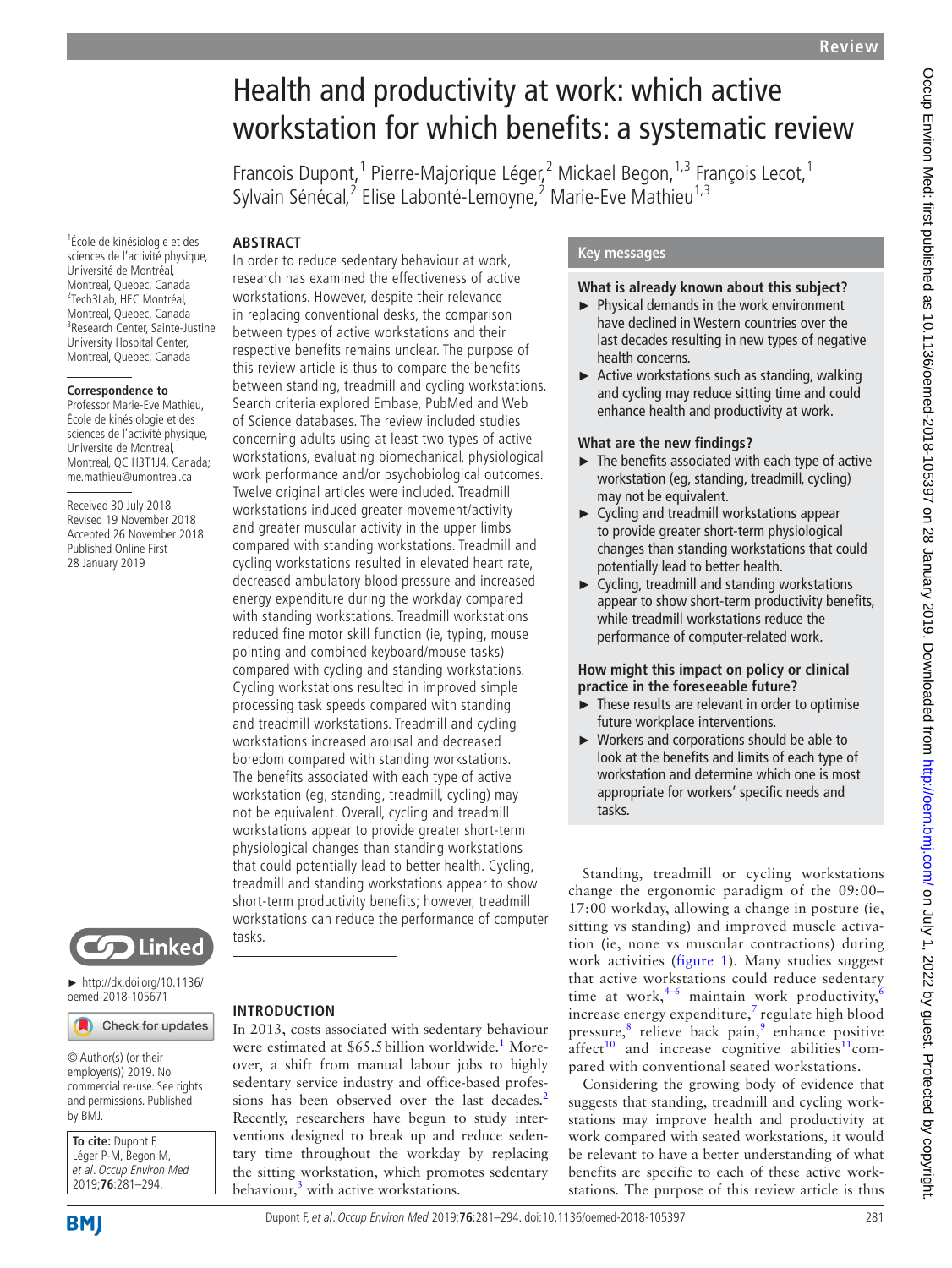

<span id="page-1-0"></span>**Standing Workstation** 

**Cycling Workstation** 

**Treadmill Workstation** 

Figure 1 Type of active workstations included in the systematic review.

to compare the benefits between standing, treadmill and cycling workstations.

## **Methods**

## **Eligibility and exclusion criteria**

To be included in this review, studies were required to be published in peer-reviewed academic journals, written in English and respect Participants, Interventions, Comparators, Outcomes, Study criteria [\(table](#page-1-1) 1). Participant criteria included adult population, healthy or with cardiometabolic disorders and free of musculoskeletal complaints. Studies were required to include at least two types of active workstations. Both laboratory and free-living environment intervention protocols were included. Studies also needed to evaluate biomechanical, physiological, psychobiological and/or cognitive outcomes. Studies

<span id="page-1-1"></span>**Table 1** Participants, interventions, comparators, outcomes, study (PICOS) designs

| <b>PICOS</b>        | <b>Details</b>                                                                                                                                                                                                                                                                                                                                                                                                                                                                                                                                                                                                                              |
|---------------------|---------------------------------------------------------------------------------------------------------------------------------------------------------------------------------------------------------------------------------------------------------------------------------------------------------------------------------------------------------------------------------------------------------------------------------------------------------------------------------------------------------------------------------------------------------------------------------------------------------------------------------------------|
| Participants        | At least 18 years old. Adults presenting cardiometabolic<br>disorders and healthy adults.                                                                                                                                                                                                                                                                                                                                                                                                                                                                                                                                                   |
| Interventions       | Intervention with conventional seats, seated active<br>workstations (eq, cycling desk and elliptical pedal desk)<br>and upright active workstations (eg, standing desk,<br>treadmill desk). Interventions were performed in a<br>laboratory or free-living environment.                                                                                                                                                                                                                                                                                                                                                                     |
| Comparative factors | Different types of workstations (ie, standing, treadmill,<br>recumbent pedal, elliptical pedal and cycling).                                                                                                                                                                                                                                                                                                                                                                                                                                                                                                                                |
| Outcomes            | Biomechanical: measurement of muscle activation, posture<br>and joint angles, as well as kinematics.<br>Physiological: heart rate, oxygen consumption, energy<br>expenditure, blood pressure, perceived exertion and<br>pressure pain thresholds.<br>Work performance: quantitative and qualitative<br>measurements of typing, mouse pointing, multitasking,<br>perception of task, attention to task, speech assessment<br>and memory tasks.<br>Psychobiological: quantitative and qualitative<br>measurement of arousal, stress, boredom, task satisfaction,<br>and quantitative measurement of salivary cortisol and<br>encephalography. |
| Study designs       | Pilot study, randomised cross-over full-factorial study,<br>randomised repeated measures design, within participant<br>experimental design, experimental mixed-model study.                                                                                                                                                                                                                                                                                                                                                                                                                                                                 |

were excluded if active workstations were not standing, treadmill or cycling based, and included 'interest of use' or 'social acceptance' outcomes.

## **Literature search and study selection**

A computer-assisted systematic search of Central, Embase, PubMed and Web of Science databases was conducted on 13 March 2018 and included all studies prior to that date. The following keywords were used: 'desks', 'workstation', \*work station, \*works station and the following Boolean phrase: active OR bik\* OR cycling OR 'height adjustable' OR stepping OR 'stand up' OR standing OR treadmill\* OR walk\* OR elliptical OR bicycl\* OR pedaling OR 'stability ball' OR 'stability balls' OR 'exercise ball' OR 'exercise balls' OR 'swiss ball' OR 'swiss balls' OR 'sit-to-stand' OR 'sit stand'.

A first study selection was completed independently by two reviewers (FD, FL) based on the 'inclusion of at least two active workstations' by screening titles and abstracts. A final selection was made according to eligibility criteria by one reviewer (FD) using full texts.

## **Data extraction and results presentation**

Data extraction process was completed by FD. Relevant outcomes were collected, analysed and summarised. Only significant differences (ie, mean values, z-scores, percentile, and so on) were reported in the review. Effect size (Cohen's *d*) has been calculated for all significant differences.

## **Quality assessment**

Two authors (FD, FL) used the modified Downs and Black checklist<sup>12</sup> based on 27 'yes'-or-'no' items across five sections of quality assessments to determine risk of bias: (1) study quality; (2) external validity; (3) study bias; (4) confounding and selection bias; and (5) power of the study[.](#page-1-1)

## **Results**

Out of the 1352 studies identified through computer search, 274 examined the effects of active workstations [\(figure](#page-2-0) 2). Twelve studies met eligibility criteria [\(table](#page-3-0) 2) and their quality was assessed [\(table](#page-8-0) 3). Studies were diverse in terms of outcomes, measures and study design. Selected studies used different taxonomies to define 'active workstation', and we regrouped them as follows: (1) standing workstations, (2) walking workstations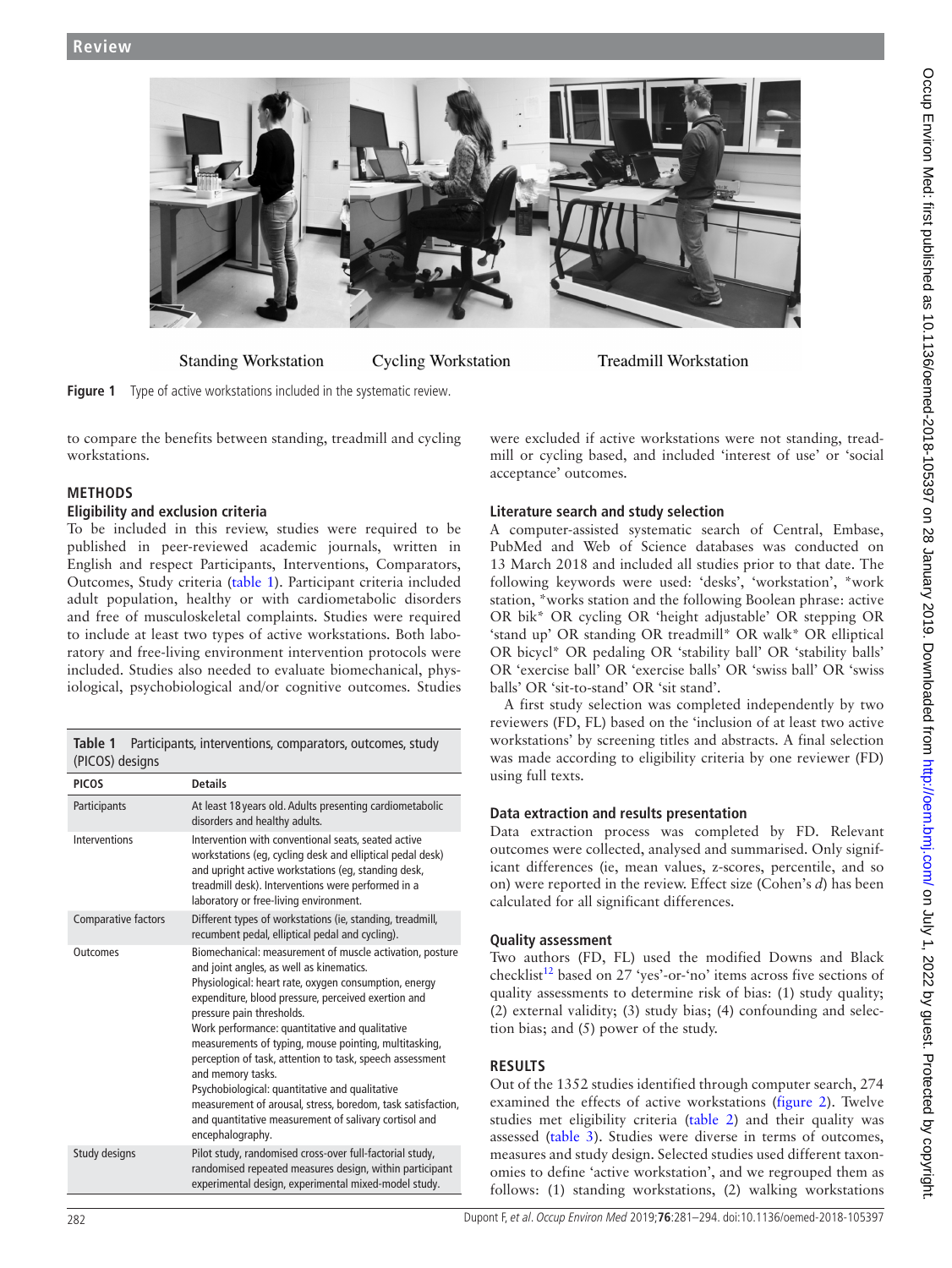

<span id="page-2-0"></span>**Figure 2** Preferred Reporting Items for Systematic Reviews and Meta-Analyses (PRISMA) flow diagram.

(speed expressed in km/hour), and (3) pedalling/elliptical workstations (power expressed in watts (W) and in maximum aerobic power (MAP)). Conventional seated workstations were present in selected studies, but are beyond the scope of the present review.

## **Musculoskeletal activity**

One study<sup>[13](#page-12-11)</sup> examined the biomechanics of three active workstations using electromyography of the trapezius and erector spinae, trunk and head 3D kinematics and physical activity quantified by accelerometers on the legs, trunk and arms. Twelve participants were asked to complete general office tasks (ie, typing, reading, correction, telephone use, mouse dexterity and cognitive tasks) while using active workstations. An increase in right trapezius activity was observed from standing to treadmill<sub>2.5 km/hour</sub> workstations: 3.8% vs 8.1% of maximum voluntary contraction (median values), respectively. Also, all variables concerning the intensity of movement (median and 95th percentile) increased in treadmill $_{\rm 0.6\ km/hour}$  and treadmill $_{\rm 2.5\ km/hour}$  conditions compared with standing, except for the physical activity intensity of the head at the 95th percentile for treadmill<sub>0.6 km/hour</sub> which remained similar to the standing condition.

#### **Physiological activity**

Six studies<sup>8 13-17</sup> reported physiological outcomes. Four<sup>13-16</sup> included adults with no health issues ( $n=109$ ) and two studies<sup>817</sup> included adults with overweight or class 1 obesity who also had prehypertension or impaired fasting glucose (n=22). From those four studies, mean heart rate (HR), blood pressure, energy expenditure, perceived exertion and pressure pain thresholds were assessed. All studies except one<sup>17</sup> showed no difference between workstations.

#### Mean HR

Increased HR was observed in all four studies $8^{13-15}$  when using treadmill or cycling compared with standing workstations. Specifically, Botter *et al*<sup>[13](#page-12-11)</sup> reported an increase of 12 beats per minute (bpm) using a treadmill<sub>2.5 km/hour</sub> (91 bpm) compared with standing (79 bpm), which was corroborated by Cox *et al*. [14](#page-12-13) Moreover, Straker *et al*<sup>[15](#page-12-14)</sup> reported an increase of 5 bmp for the treadmill<sub>3.2</sub> km/hour and an increase of 7 bmp for cycling<sub>30</sub> w compared with standing workstations. All other conditions with lower power or speed (eg, treadmill<sub>1.6 km/hour;</sub> cycling<sub>5 W</sub>) did not result in an increase in bmp. Zeigler *et al*[8](#page-12-6) monitored HR during a 12-hour period (08:00–20:00) and were specifically interested in two periods (ie, work hours (08:00–16:00) and postwork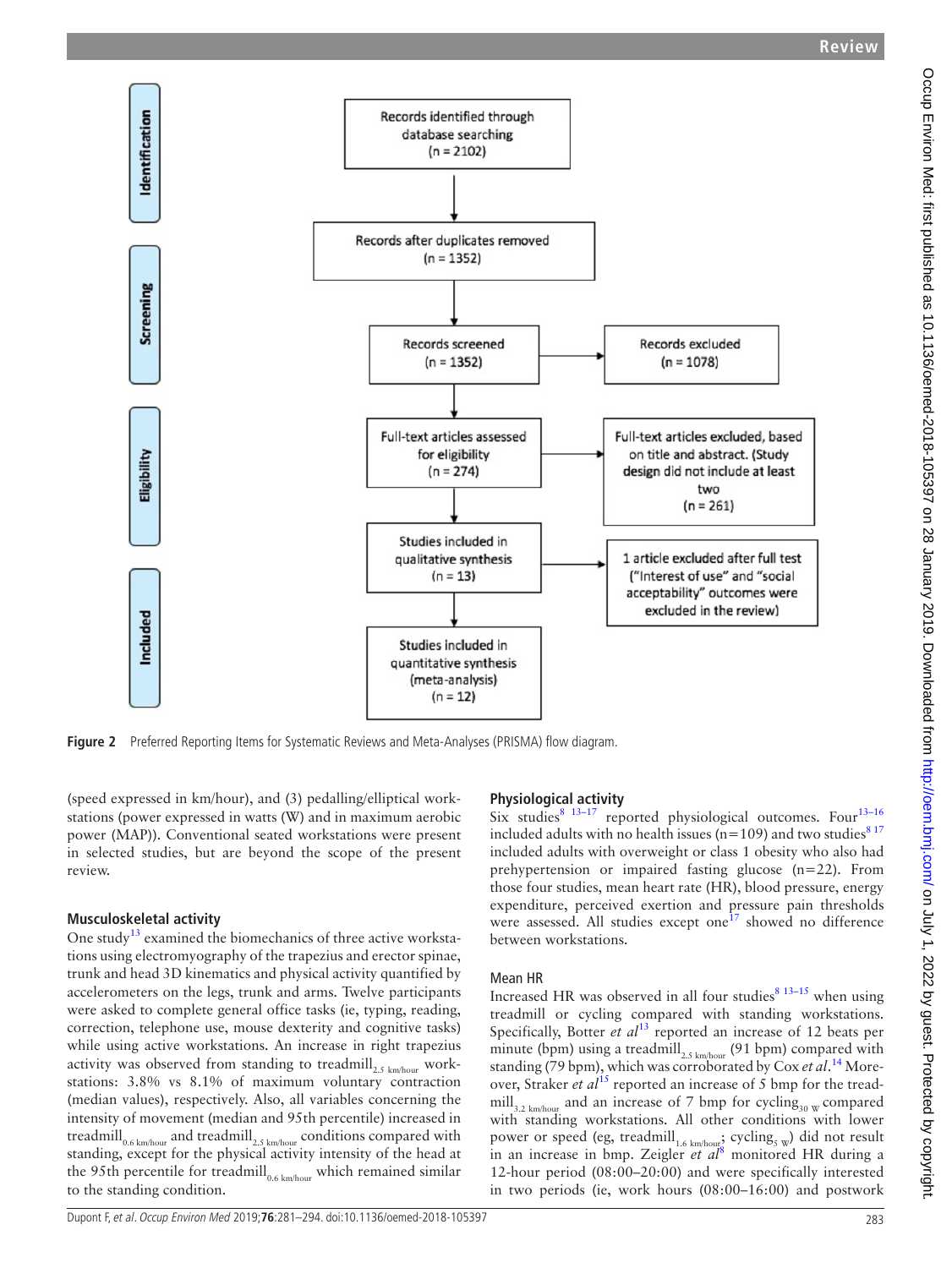<span id="page-3-0"></span>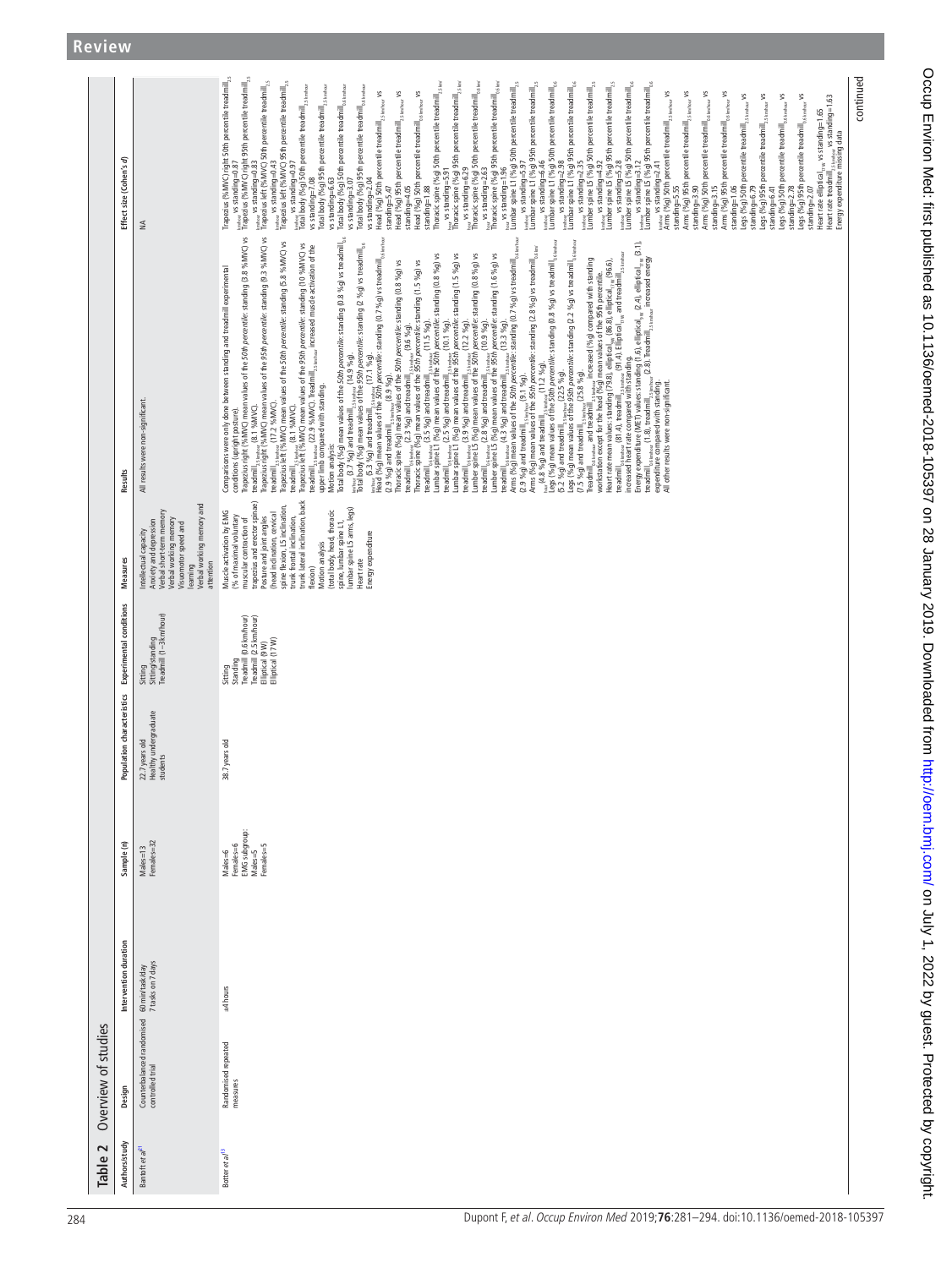|                    | Effect size (Cohen's d)    | ₹                                                                                                                                                                                                                                                                            | standing=missing data<br>SBP treadmill <sub>istiminess</sub> vs standing=0.29<br>Rating perceived effort treadmill <sub>istiminess</sub> vs<br>VO <sub>2</sub> treadmill <sub>1.61 km/<sub>hoar</sub> vs standing=0.80<br/>Heart rate treadmill<sub>1.61 km/hoar</sub> vs</sub><br>1.61 km/hour VS<br>Dyspnoea treadmill <sub>, ist kmhour</sub> vs<br>standing=missing data<br>standing=0.53                                                                                                                                                                                                                                                                                                                                          | ₹                                                                                                               | ₹                                                                                                                                                                                                                | Simple motor skill treadmill <sub>1.6 km/hour</sub> VS<br>$standing = 0.15$                                                          | Detection test processing speed cycling <sub>20 w</sub> vs<br>treadmill <sub>is lemew</sub> =0.63<br>Detection test processing speed cycling <sub>20 w</sub> vs<br>standing=0.61<br>Reaction time cycling <sub>20 w</sub> vs standing=0.44                                                                                                                                                                                                                                                                             | Task satisfaction treadmill vs standing=0.58<br>Performance-level cycling vs standing=-0.68<br>Boredom treadmill vs standing=-1.84<br>Boredom cycling vs standing=-1.82<br>Arousal treadmill vs standing=0.77<br>Stress treadmill vs standing=-0.77<br>Arousal cycling vs standing=0.95                                                                                                                                                                                                                                                | continued |
|--------------------|----------------------------|------------------------------------------------------------------------------------------------------------------------------------------------------------------------------------------------------------------------------------------------------------------------------|----------------------------------------------------------------------------------------------------------------------------------------------------------------------------------------------------------------------------------------------------------------------------------------------------------------------------------------------------------------------------------------------------------------------------------------------------------------------------------------------------------------------------------------------------------------------------------------------------------------------------------------------------------------------------------------------------------------------------------------|-----------------------------------------------------------------------------------------------------------------|------------------------------------------------------------------------------------------------------------------------------------------------------------------------------------------------------------------|--------------------------------------------------------------------------------------------------------------------------------------|------------------------------------------------------------------------------------------------------------------------------------------------------------------------------------------------------------------------------------------------------------------------------------------------------------------------------------------------------------------------------------------------------------------------------------------------------------------------------------------------------------------------|----------------------------------------------------------------------------------------------------------------------------------------------------------------------------------------------------------------------------------------------------------------------------------------------------------------------------------------------------------------------------------------------------------------------------------------------------------------------------------------------------------------------------------------|-----------|
|                    | Results                    | No statistical analyses have been done between active workstations.                                                                                                                                                                                                          | Treadmill, <sub>Airmhea</sub> increased heart rate compared with standing.<br>SBP values mean±SE: standing (124±3) and treadmill, <sub>Airmhea</sub> r (129±3). Treadmill, <sub>as</sub><br>المقرر بين المعالج المستخدم المستخدم المعالج المستخدم المستخدم المستخدم المستخدم المستخدم المستخدم المستخدم ال<br>Treadmill , والمستخدم المستخدم المستخدم المستخدم المستخدم المستخدم المستخدم المستخدم المستخدم المستخدم المستخد<br>Treadmill <sub>, fistnmour</sub> (7.4±0.33) increased VO <sub>2</sub> demands compared with standing<br>(4.0±0.18),<br>increased heart rate compared with standing.<br>lowered blood pressure compared with standing.<br>All other results were non-significant.<br>was higher compared with standing. | All results were non-significant.                                                                               | All results were non-significant.                                                                                                                                                                                | Simple motor skills decreased from Treadmill <sub>1s kmhour</sub> compared with standing.<br>All other results were non-significant. | Detection test processing speed z-score: standing $(-0.43\pm0.97)$ , treadmill, $_{\rm 6,max}$ $(-0.44\pm0.96)$ , ${\rm cycling}_{\rm 3,0}$ (0.17 $\pm9$ ). Processing speed time z-score of standing and readmill, $_{\rm 6,max}$ workstations showed low<br>Reaction time was faster for cycling <sub>y, w</sub> compared with standing.<br>All other results were non-significant.<br>$(2.71 \pm 0.13 \text{ log} 10 \text{ ms})$ and $cycling_{20w}$ $(2.66 \pm 0.14 \text{ log} 10 \text{ ms})$ .<br>workstation. | Treadmill provided more task satisfaction than standing.<br>Performance level (number of items completed correctly) showed a decrease in<br>Treadmill (2.85±0.36) increased arousal compared with standing (2.55±0.42).<br>Treadmill decreased boredom compared with standing.<br>Cycling decreased boredom compared with standing.<br>Treadmill decreased stress compared with standing.<br>Cycling increased arousal compared with standing.<br>performance between cycling and standing.<br>All other results were non-significant. |           |
|                    | <b>Measures</b>            | task (number of characters<br>Multidirectional cognitive<br>Reading and correcting<br>(number of characters<br>Reaction time test:<br>Fast counting task<br>Telephone task<br>Eriksen flanker<br>Mouse task<br>N-back test<br>Typing task<br>typed/min)<br>read/min)<br>task | Dyspnoea perception<br>Speech assessment<br>Aerobic capacity<br>Perceived effort<br><b>Blood</b> pressure<br>Heart rate                                                                                                                                                                                                                                                                                                                                                                                                                                                                                                                                                                                                                | EGG<br>Salivary cortisol                                                                                        | Calf circumferences before<br>Flow-mediated dilation<br>and after conditions<br><b>Blood</b> pressure<br>Heart rate                                                                                              | Short-term auditory verbal<br>Selective attention<br>Simple motor skill<br>memory                                                    | mean log 10 transformed<br>reaction times for correct<br>expressed in z-score and<br>Detection test (speed<br>Set-shifting test<br>One back test<br>responses)                                                                                                                                                                                                                                                                                                                                                         | (number of correct tasks;<br>number of errors in task)<br>Task satisfaction<br>Performance<br>Boredom<br>Arousal<br><b>Stress</b>                                                                                                                                                                                                                                                                                                                                                                                                      |           |
|                    | Experimental conditions    | Sitting<br>Standing<br>Treadmill (2.5 km/hour)<br>Elliptical (17 W)<br>Cycling (56 W)<br>Cycling (85 W)                                                                                                                                                                      | Treadmill (1.6 km/hour)<br>Standing<br>Sitting                                                                                                                                                                                                                                                                                                                                                                                                                                                                                                                                                                                                                                                                                         | between 1.6 and 4 km/hour)<br>determined speed range<br>Sitting/treadmill (self-<br>Sitting/standing<br>Sitting | Standing<br>Cycling                                                                                                                                                                                              | Treadmill (1.6 km/hour)<br>Standing<br>Sitting                                                                                       | Cycling (20 W at 25-20 RPM)<br>Standing<br>Treadmill (1.6 km/hour)<br>Siting                                                                                                                                                                                                                                                                                                                                                                                                                                           | Sitting<br>Standing<br>Treadmill<br>Cycling                                                                                                                                                                                                                                                                                                                                                                                                                                                                                            |           |
|                    | Population characteristics | $29.0$ years old<br>BMI=22.3kg/m <sup>2</sup>                                                                                                                                                                                                                                | 37 years old                                                                                                                                                                                                                                                                                                                                                                                                                                                                                                                                                                                                                                                                                                                           | 23-63 years old                                                                                                 | sedentary, overweight and<br>$BM = 29.7 kg/m2$<br>35-50 years old<br>obese adults                                                                                                                                | 43.2 years old                                                                                                                       | Prehypertensive (n=7)<br>$BMI = 28.7 kg/m2$<br>30.0 years old                                                                                                                                                                                                                                                                                                                                                                                                                                                          | Undergraduate students<br>$21.2$ years old<br>BMI=23.9 kg/m <sup>2</sup>                                                                                                                                                                                                                                                                                                                                                                                                                                                               |           |
|                    | Sample (n)                 | Males=7<br>Females=8                                                                                                                                                                                                                                                         | Females=22<br>Males=9                                                                                                                                                                                                                                                                                                                                                                                                                                                                                                                                                                                                                                                                                                                  | EEG subgroup=13<br>Salivary cortisol<br>$3$ ubgroup=16<br>$n = 20$                                              | Males=10<br>Females=3                                                                                                                                                                                            | $n = 50$                                                                                                                             | Females=7<br>Males=2                                                                                                                                                                                                                                                                                                                                                                                                                                                                                                   | $n = 180$                                                                                                                                                                                                                                                                                                                                                                                                                                                                                                                              |           |
|                    | Intervention duration      | 1 workday                                                                                                                                                                                                                                                                    | 60 <sub>min</sub>                                                                                                                                                                                                                                                                                                                                                                                                                                                                                                                                                                                                                                                                                                                      | 1.5-hour work periods/day/<br>experimental condition                                                            | 10 min bouts of light-intensity desk cycling<br>(2) 4 hours of sitting interrupted with four<br>(3) 4 hours of sitting interrupted with four<br>(1) 4 hours of uninterrupted sitting<br>10 min bouts of standing | 75 min for all assessments                                                                                                           | bouts of 10, 15, 20 and 30 min on active<br>8 hours/experimental condition with<br>workstation                                                                                                                                                                                                                                                                                                                                                                                                                         | 35 min                                                                                                                                                                                                                                                                                                                                                                                                                                                                                                                                 |           |
| continued          | Design                     | Randomised repeated<br>measures                                                                                                                                                                                                                                              | Randomised repeated<br>measures                                                                                                                                                                                                                                                                                                                                                                                                                                                                                                                                                                                                                                                                                                        | Pilot study                                                                                                     | Pilot study                                                                                                                                                                                                      | Within-participants<br>experimental                                                                                                  | Randomised crossover                                                                                                                                                                                                                                                                                                                                                                                                                                                                                                   | Pilot study                                                                                                                                                                                                                                                                                                                                                                                                                                                                                                                            |           |
| Table <sub>2</sub> | Authors/study              | Commissaris et al <sup>25</sup>                                                                                                                                                                                                                                              | Coxet al <sup>14</sup>                                                                                                                                                                                                                                                                                                                                                                                                                                                                                                                                                                                                                                                                                                                 | Gilson et al <sup>18</sup>                                                                                      | Kruse et al <sup>17</sup>                                                                                                                                                                                        | Ohlinger et al <sup>20</sup>                                                                                                         | Mullane et al <sup>19</sup>                                                                                                                                                                                                                                                                                                                                                                                                                                                                                            | Sliter and Yuan <sup>10</sup>                                                                                                                                                                                                                                                                                                                                                                                                                                                                                                          |           |

Occup Environ Med: first published as 10.1136/oemed-2018-105397 on 28 January 2019. Downloaded from http://oem.bmj.com/ on July 1, 2022 by guest. Protected by copyright. Occup Environ Med: first published as 10.1136/oemed-2018-105397 on 28 January 2019. Downloaded from <http://oem.bmj.com/> on July 1, 2022 by guest. Protected by copyright.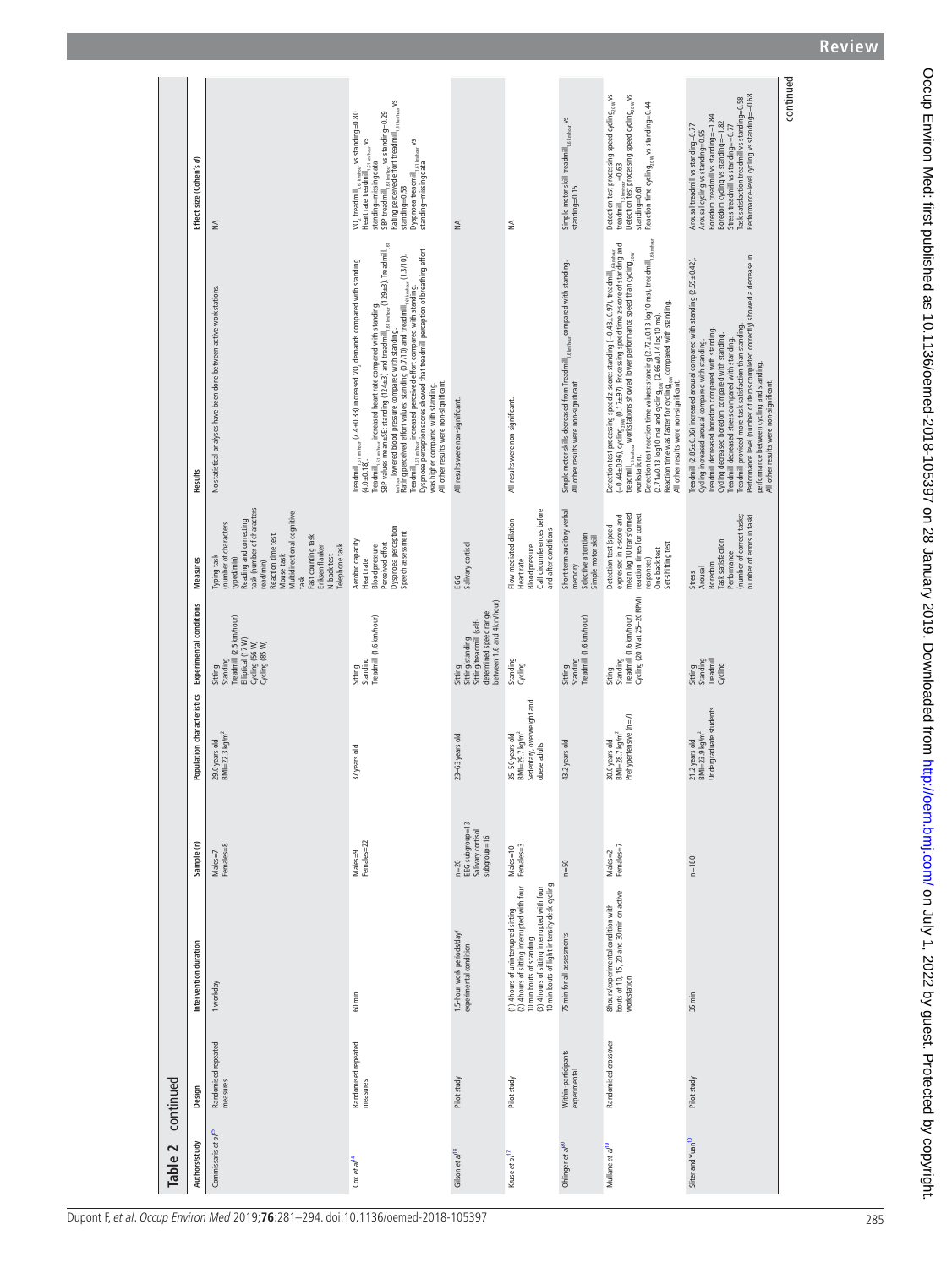| Table 2                     | continued                |                       |                          |                                                                                                                          |                                                                                                              |                                                                                                                                                                                                                                                                                                                                                                                                                  |                                                                                                                                                                                                                                                                                                                                                                                                                                                                                                                                                                                                                                                                                                                                                                                                                                                                                                                                                                                                                                                                                                                                                                                                                                                                                                                                                                                                                                                                                                                                                                                                                                                                                                                                                                                                                                                                                                                                                                                                                                                                                                                                                                                                                                                                                                                                                                                                                                                                                                                                                                                                                                                                                                                                                                                                                                                                                                                                                                                                                                                                                                                                                                                                                                                                                                                                                                                                                                                                                                                                                                                                                                                                                                                                                                                                                                                                                                                                                                                                                                                                                                                                                                                                                                                                                                                                                                                                                                                                                                                                                                                                                                                                                                                                                                                                                                                                                                                                                                                                                                                                                                                                                                                                                                                        |                                                                                                                                                                                                                                                                                                                                                                                                                                                                                                                                                                                                                                                                                                                                                                                                                                                                                                                                                                                                                                                                                                                                                                                                                                                                                                                                                                                                                                                                                                                                                                                                                                                                                                                                                                                                                                                                                                                                                                                                                                                                                                                                                                                                                                                                                                                                                                                                                                                                                                                                                                                                                                                                                                                                                                                                                                                                                                                                                                                                                                                                                                                                                                                                                              |
|-----------------------------|--------------------------|-----------------------|--------------------------|--------------------------------------------------------------------------------------------------------------------------|--------------------------------------------------------------------------------------------------------------|------------------------------------------------------------------------------------------------------------------------------------------------------------------------------------------------------------------------------------------------------------------------------------------------------------------------------------------------------------------------------------------------------------------|--------------------------------------------------------------------------------------------------------------------------------------------------------------------------------------------------------------------------------------------------------------------------------------------------------------------------------------------------------------------------------------------------------------------------------------------------------------------------------------------------------------------------------------------------------------------------------------------------------------------------------------------------------------------------------------------------------------------------------------------------------------------------------------------------------------------------------------------------------------------------------------------------------------------------------------------------------------------------------------------------------------------------------------------------------------------------------------------------------------------------------------------------------------------------------------------------------------------------------------------------------------------------------------------------------------------------------------------------------------------------------------------------------------------------------------------------------------------------------------------------------------------------------------------------------------------------------------------------------------------------------------------------------------------------------------------------------------------------------------------------------------------------------------------------------------------------------------------------------------------------------------------------------------------------------------------------------------------------------------------------------------------------------------------------------------------------------------------------------------------------------------------------------------------------------------------------------------------------------------------------------------------------------------------------------------------------------------------------------------------------------------------------------------------------------------------------------------------------------------------------------------------------------------------------------------------------------------------------------------------------------------------------------------------------------------------------------------------------------------------------------------------------------------------------------------------------------------------------------------------------------------------------------------------------------------------------------------------------------------------------------------------------------------------------------------------------------------------------------------------------------------------------------------------------------------------------------------------------------------------------------------------------------------------------------------------------------------------------------------------------------------------------------------------------------------------------------------------------------------------------------------------------------------------------------------------------------------------------------------------------------------------------------------------------------------------------------------------------------------------------------------------------------------------------------------------------------------------------------------------------------------------------------------------------------------------------------------------------------------------------------------------------------------------------------------------------------------------------------------------------------------------------------------------------------------------------------------------------------------------------------------------------------------------------------------------------------------------------------------------------------------------------------------------------------------------------------------------------------------------------------------------------------------------------------------------------------------------------------------------------------------------------------------------------------------------------------------------------------------------------------------------------------------------------------------------------------------------------------------------------------------------------------------------------------------------------------------------------------------------------------------------------------------------------------------------------------------------------------------------------------------------------------------------------------------------------------------------------------------------------------|------------------------------------------------------------------------------------------------------------------------------------------------------------------------------------------------------------------------------------------------------------------------------------------------------------------------------------------------------------------------------------------------------------------------------------------------------------------------------------------------------------------------------------------------------------------------------------------------------------------------------------------------------------------------------------------------------------------------------------------------------------------------------------------------------------------------------------------------------------------------------------------------------------------------------------------------------------------------------------------------------------------------------------------------------------------------------------------------------------------------------------------------------------------------------------------------------------------------------------------------------------------------------------------------------------------------------------------------------------------------------------------------------------------------------------------------------------------------------------------------------------------------------------------------------------------------------------------------------------------------------------------------------------------------------------------------------------------------------------------------------------------------------------------------------------------------------------------------------------------------------------------------------------------------------------------------------------------------------------------------------------------------------------------------------------------------------------------------------------------------------------------------------------------------------------------------------------------------------------------------------------------------------------------------------------------------------------------------------------------------------------------------------------------------------------------------------------------------------------------------------------------------------------------------------------------------------------------------------------------------------------------------------------------------------------------------------------------------------------------------------------------------------------------------------------------------------------------------------------------------------------------------------------------------------------------------------------------------------------------------------------------------------------------------------------------------------------------------------------------------------------------------------------------------------------------------------------------------------|
| Authors/study               | Design                   | Intervention duration | Sample (n)               | opulation characteristics                                                                                                | Experimental conditions                                                                                      | Measures                                                                                                                                                                                                                                                                                                                                                                                                         | Results                                                                                                                                                                                                                                                                                                                                                                                                                                                                                                                                                                                                                                                                                                                                                                                                                                                                                                                                                                                                                                                                                                                                                                                                                                                                                                                                                                                                                                                                                                                                                                                                                                                                                                                                                                                                                                                                                                                                                                                                                                                                                                                                                                                                                                                                                                                                                                                                                                                                                                                                                                                                                                                                                                                                                                                                                                                                                                                                                                                                                                                                                                                                                                                                                                                                                                                                                                                                                                                                                                                                                                                                                                                                                                                                                                                                                                                                                                                                                                                                                                                                                                                                                                                                                                                                                                                                                                                                                                                                                                                                                                                                                                                                                                                                                                                                                                                                                                                                                                                                                                                                                                                                                                                                                                                | Effect size (Cohen's d)                                                                                                                                                                                                                                                                                                                                                                                                                                                                                                                                                                                                                                                                                                                                                                                                                                                                                                                                                                                                                                                                                                                                                                                                                                                                                                                                                                                                                                                                                                                                                                                                                                                                                                                                                                                                                                                                                                                                                                                                                                                                                                                                                                                                                                                                                                                                                                                                                                                                                                                                                                                                                                                                                                                                                                                                                                                                                                                                                                                                                                                                                                                                                                                                      |
| Straker et al <sup>15</sup> | Experimental mixed model | ±1 workday            | $Males=14$<br>Females=16 | MI (female)=25.1 kg/m <sup>2</sup><br>MI (male)=24.7 $kg/m2$<br>$22-64$ years old<br>BMI (female)=25.<br>BMI (male)=24.7 | Treadmill (1.6 km/hour)<br>Treadmill (3.2 km/hour)<br>Cycling (30 W)<br>Cycling (5 W)<br>Standing<br>Sitting | mouse task perceived speed<br>Mouse task accuracy (actual<br>Mouse pointing speed (ms)<br>Typing accuracy (% typing<br>Typing speed (words/min)<br>Typing perceived accuracy<br>Mouse perceived accuracy<br>Combined keyboard and<br>Combined keyboard and<br>Typing perceived speed<br>Mouse perceived speed<br>mouse speed (words/s)<br>Heart rate<br>and error<br>and error<br>Exertion<br>errors)<br>errors) | treadmill $_{\text{boundary}}$ (3.7), treadmill $_{\text{boundary}}$ (4.08), cycling $_{\text{sys}}$ (3.51), cycling $_{\text{sys}}$ (3.52). The state of the perception of speed for treadmill $_{\text{maximum}}$ readmill $_{\text{maximum}}$ and $_{\text{maximum}}$ and $_{\text{maximum}}$ and $_{\text{maximum}}$ a<br>Typing perceived accuracy scores: standing (2.99), treadmill, <sub>Lamery</sub> (3.79), treadmill, .<br>- Supply (3.79), cycling, ,,, (3.49), cycling,,,,,,,, (3.55). Scores showed a decrease in accuracy<br>- along the standing, Also, sco<br>$\sum_{\text{even of } \{10\}, \text{of } \{10\}, \text{of } \{00\}, \text{of } \{00\}, \text{of } \{00\}, \text{of } \{00\}, \text{of } \{10\}, \text{of } \{10\}, \text{of } \{10\}, \text{of } \{10\}, \text{of } \{10\}, \text{of } \{10\}, \text{of } \{10\}, \text{of } \{10\}, \text{of } \{10\}, \text{of } \{10\}, \text{of } \{10\}, \text{of } \{10\}, \text{of } \{10\}, \text{of } \{$<br>treadmill کار پیچین (19.54)، cycling (19.19)، cycling (19.26)، (19.26)، treadmill دار استثنائی (19.4% treadmil<br>Results showed a decrease in speed perception for treadmill دار استثنائی (19.4% treadmill محمد<br>1.6 km/hour<br>treadmill <sub>s denote y</sub> cycling <sub>s w</sub> and cycling <sub>payer</sub><br>Heart rate mean values: standing (82), treadmill <sub>stambar</sub> (82), treadmill <sub>, Umbar</sub> (87),<br>cycling <sub>s w</sub> (79), cycling <sub>s w</sub> (89). Results showed an increase in the mean<br>Typing speed task values: standing (54,09), freadmill, $_{\text{anom}}$ (50,14), treadmill, $_{\text{anom}}$<br>$(45,0)$ and $(45,0)$ and $(45,0)$ and $(5,0)$ and $(65,0)$ and $(65,0)$ and $(65,0)$ and $(65,0)$ and $(65,0)$ and $(65,0)$ a<br><sub>amous</sub> compared with cycling <sub>.w</sub><br>Mouse speed task values: standing (959.39), treadmill, <sub>smenar</sub> (1059.54), treadmill <sub>12</sub><br><sub>amous</sub> compared with cycling, <sub>w</sub> and cycling <sub>a w</sub> .<br>Mouse task accuracy values: standing (0.1), treadmill <sub>« km/wax</sub> (0.17), treadmill <sub>a zariwa</sub><br>Accuracy results showed an increase in error for the treadmill $_{\rm chem}$ treadmill, $_{\rm low}$ and $\rm o$ cling $_{\rm low}$ compared with standing Also, results showed an increase in error $\rm o$<br>standing, treadmill <sub>, kemear</sub> , treadmill, <sub>2 lennear</sub> and cycling, <sub>wy</sub> compared with cycling, <sub>w</sub><br>Results also showed an increase in mean heart rate for treadmill, <sub>2 senear</sub> and<br>Perceived exertion scores: standing (0.95), treadmill <sub>, lenses</sub> (1.74), treadmill <sub>, and</sub><br>$(2.99, QcH_{{\rm DM},0}$ (1.66), cycling <sub>tan</sub> (2.61). Perceived exertion scores showed an<br>$\frac{1}{2}$ (2.99), cycling, if 1.66), cycling <sub>ta</sub><br>cycling, ", and cycling, ", compared with standing. $\log \min_{\ s\ _{\min\{s\}}}\ s\ _{\max}$ and treadmill $\sum_{1\leq s\leq s}\ s\ _{\max}$<br>treadmill <sub>, kanses</sub> and treadmill, <sub>beness</sub> compared with cycling <sub>, w</sub> . Results showed a<br>decrease in speed for treadmill, <sub>beness</sub> compared with cycling, <sub>w</sub> .<br>Mouse task perceived speed scores; standing (2.55), treadmill,<br>and an increase in perceived والمسلمة www.compared with treadmill المعاونة بعد المعاونة بمعنى والمعاونة بعد ال<br>Exertion for treadmill المسلمين and ording المسلمين compared with ording ,,,<br>All other results were non-signif<br>her Bruch union commercial with cycling are (2.77), treadmill <sub>, democratic</sub> (3.63),<br>Mouse task perceived accuracy scores: standing (2.77), treadmill, <sub>stambar</sub> (3.63),<br>treadmill, <sub>b.new</sub> (3.81), cycling, , (3.18), cycling,<br>treadmill $_{\text{trans}}$ (3.79), treadmil $_{\text{trans}}$ (4.04), ording $_{\text{up}}$ (3.38), ording $_{\text{up}}$ (3.48) and the second state of the perception of accuracy for treadmill, $_{\text{trans}}$ and scores in the perception of accuracy for tr<br>(9.57), treadmill <sub>. Jamese</sub> (8.26), cycling, <sub>w</sub> (10.84), cycling, <sub>w</sub> , (11.17).<br>Results showed a decrease in task speed for treadmill <sub>. Jamese</sub> and treadmill <sub>. Jam</sub><br><sub>best</sub> compared with standing. Also, results showed a de<br>$\mathop{\mathrm{treadmil}}_{1, \text{psfimal}}$ and $\mathop{\mathrm{treadmil}}_{1, \text{psfimal}}$ ( $\mathop{\mathrm{tend}}$ we task perceived speed $\mathop{\mathrm{xord}}$ and $\mathop{\mathrm{cycling}}_{3, \text{wp}}$ .<br>perception for treadmill <sub>, kemear</sub> and treadmill <sub>,3 mears</sub> compared with cycling <sub>s,w</sub><br>Combined keyboard and mouse task speed values: standing (11.94), treadmill<br><sub>hour</sub> compared with cycling <sub>, w</sub> and cycling <sub>aw</sub> .<br>Combined keyboard and mouse perceived accuracy scores: standing (2.95),<br>$(0.2)$ , cycling, $(0.13)$ , cycling, $(0.16)$ .<br>cycling <sub>30</sub> w compared with standing.<br>cycling <sub>30w</sub> compared with standing.<br>hour COMPA<br>treadmill, | Mouse task accuracy treadmill <sub>32kmhour</sub> vs cycling <sub>sw</sub><br>Combined keyboard-mouse speed treadmill <sub>32 km/hou</sub><br>Combined keyboard-mouse speed treadmill <sub>1,6 km/hou</sub><br>Mouse task accuracy cycling sow vs standing=0.25<br>rring speed ording <sub>s w</sub> vs standing=0.10<br>Typing speed ording <sub>s w</sub> vs standing=0.10<br>Typing sneed ordinary<br>Typing speed treadmill 32kmhour Vs standing=-0.04<br>Mouse speed treadmill <sub>32 kmear</sub> vs cycling <sub>, w</sub> =0.34<br>Mouse speed treadmill <sub>3 kmear</sub> vs cycling, <sub>w</sub> =0.13<br>Mouse speed treadmill <sub>32 kmear</sub> vs cycling, <sub>w</sub> =0.42<br>Mouse speed treadmill 3xmhour vs standing=0.58<br>Mouse speed treadmill <sub>isemers</sub> vs standing=0.34<br>Mouse speed cycling <sub>s w</sub> vs standing=0.21<br>Mouse speed treadmill <sub>isemers</sub> vs cycling <sub>ss</sub> =0.34<br>۴Ś<br>who use perceived accuracy treadmill <sub>32</sub> km/hour vs<br>Š<br>Š<br>Typing perceived accuracy treadmill <sub>32 km/hour</sub> vs<br>S<br>Typing perceived accuracy treadmill, 6 km/hour VS<br>Mouse perceived accuracy treadmill <sub>32 km/hour</sub><br>$\frac{1}{2}$ lyping speed cycling $\frac{1}{2}$ ws standing = -0.02<br>$\frac{1}{2}$ lyping perceived speed treadmill $\frac{1}{2}$ leaked<br>Typing perceived accuracy treadmill <sub>Ls kmmour</sub><br>S<br>۶Ś<br>۶Ś<br>S<br>۶Ś<br>Mouse perceived accuracy treadmill <sub>32 kmhour</sub><br>Mouse perceived accuracy treadmill <sub>1.6</sub> km/hour<br>S<br>S<br>Š<br>Mouse task accuracy treadmill <sub>isknhour</sub> vs<br>Mouse speea treaamin <sub>32kmhou</sub> v> vyvinvy,<br>Mouse perceived speed treadmill <sub>,2kmhour</sub><br>Typing perceived speed treadmill, s km/hour<br>Mouse perceived speed treadmill, s harhour<br>Mouse perceived speed treadmill <sub>3.2</sub> km/hour<br>Mouse perceived speed treadmill <sub>1.6</sub> km/hour<br>youse perceived speed treadmill, starting<br>Mouse perceived speed treadmill, s kenhour<br>Mouse perceived accuracy cycling <sub>30w</sub> vs<br>Typing perceived accuracy cycling <sub>30w</sub> vs<br>Mouse perceived accuracy cycling.w vs<br>Typing perceived accuracy cycling, ws<br>www.www.accuracy.treadmill <sub>3.2kmhour</sub> .v<br>Mouse task accuracy treadmill <sub>3.2kmhour</sub><br>Mouse perceived speed cycling <sub>30W</sub> vs<br>Typing perceived speed cycling <sub>30w</sub> vs<br>Mouse perceived speed cycling, ws<br>Typing perceived speed cycling, ws<br>vs standing=-0.26<br>vs standing=-0.41<br>cycling <sub>30w</sub> =0.32<br>$y$ cling <sub>30w</sub> =0.23<br>cycling <sub>s <math>w</math></sub> =0.76<br>$standing = 0.39$<br>$standing = 0.26$<br>$standing = 0.70$<br>standing=0.66<br>cycling, $w=0.41$<br>cycling, $_{w}$ =0.31<br>cycling <sub>s w</sub> =0.47<br>standing=0.56<br>$standing = 0.68$<br>standing=0.63<br>standing=0.93<br>$standing=1.09$<br>$standing = 0.43$<br>standing=0.65<br>$standing = 0.63$<br>standing=0.57<br>cycling, $_w = 0.1$<br>$standarding = 1.04$<br>$standing = 0.73$<br>standing=0.82<br>$standing = 0.57$<br>$standing = 0.67$<br>$= 0.24$ |
|                             |                          |                       |                          |                                                                                                                          |                                                                                                              |                                                                                                                                                                                                                                                                                                                                                                                                                  |                                                                                                                                                                                                                                                                                                                                                                                                                                                                                                                                                                                                                                                                                                                                                                                                                                                                                                                                                                                                                                                                                                                                                                                                                                                                                                                                                                                                                                                                                                                                                                                                                                                                                                                                                                                                                                                                                                                                                                                                                                                                                                                                                                                                                                                                                                                                                                                                                                                                                                                                                                                                                                                                                                                                                                                                                                                                                                                                                                                                                                                                                                                                                                                                                                                                                                                                                                                                                                                                                                                                                                                                                                                                                                                                                                                                                                                                                                                                                                                                                                                                                                                                                                                                                                                                                                                                                                                                                                                                                                                                                                                                                                                                                                                                                                                                                                                                                                                                                                                                                                                                                                                                                                                                                                                        | continued                                                                                                                                                                                                                                                                                                                                                                                                                                                                                                                                                                                                                                                                                                                                                                                                                                                                                                                                                                                                                                                                                                                                                                                                                                                                                                                                                                                                                                                                                                                                                                                                                                                                                                                                                                                                                                                                                                                                                                                                                                                                                                                                                                                                                                                                                                                                                                                                                                                                                                                                                                                                                                                                                                                                                                                                                                                                                                                                                                                                                                                                                                                                                                                                                    |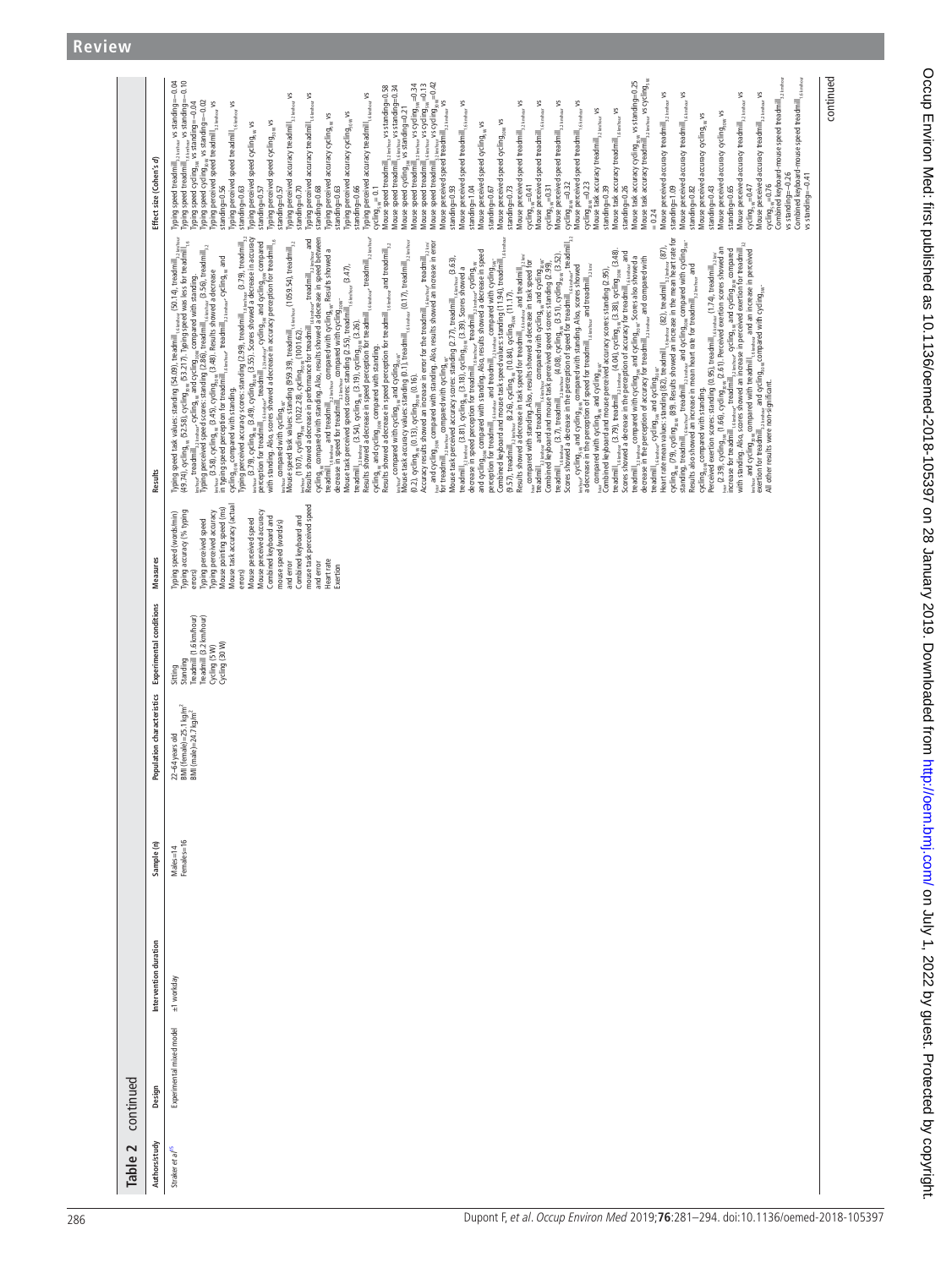| 1                                                                                                                          |  |
|----------------------------------------------------------------------------------------------------------------------------|--|
|                                                                                                                            |  |
|                                                                                                                            |  |
|                                                                                                                            |  |
|                                                                                                                            |  |
|                                                                                                                            |  |
|                                                                                                                            |  |
| İ                                                                                                                          |  |
|                                                                                                                            |  |
| )<br>^<br>Ć                                                                                                                |  |
|                                                                                                                            |  |
|                                                                                                                            |  |
|                                                                                                                            |  |
|                                                                                                                            |  |
|                                                                                                                            |  |
|                                                                                                                            |  |
|                                                                                                                            |  |
|                                                                                                                            |  |
| <b>DANS ACCAN CONDI</b>                                                                                                    |  |
|                                                                                                                            |  |
|                                                                                                                            |  |
|                                                                                                                            |  |
|                                                                                                                            |  |
| likiloli ikoqi hikoqi baliqadi. Turiyo ili hoqi hoqi hoqi hoqi hoqi hikoqi ka qilindi. Turiyo hikoqi hikoqi hi<br>$\vdots$ |  |
|                                                                                                                            |  |
|                                                                                                                            |  |
| ì                                                                                                                          |  |
|                                                                                                                            |  |
|                                                                                                                            |  |
| !<br>.                                                                                                                     |  |
|                                                                                                                            |  |
| om http                                                                                                                    |  |
|                                                                                                                            |  |
|                                                                                                                            |  |
|                                                                                                                            |  |
|                                                                                                                            |  |
|                                                                                                                            |  |
|                                                                                                                            |  |
|                                                                                                                            |  |
|                                                                                                                            |  |
| ו<br>ו                                                                                                                     |  |
| ।<br>१                                                                                                                     |  |
| I                                                                                                                          |  |
| ׇ֚֡                                                                                                                        |  |
|                                                                                                                            |  |
|                                                                                                                            |  |
|                                                                                                                            |  |
|                                                                                                                            |  |
|                                                                                                                            |  |
|                                                                                                                            |  |

| Perceived exertion cycling <sub>30W</sub> vs standing=0.66<br>Perceived exertion treadmill <sub>1.2</sub> $_{\text{lmhow}}$ vs treadmill <sub>1.6</sub><br>Combined keyboard-mouse speed treadmill <sub>32</sub> km/<br>$\sum_{n=0}^{\infty}$ vs cycling <sub>, pw</sub> =–1, 53<br>Combined keyboard-mouse speed treadmill <sub>, sm/</sub><br>$\sum_{n=0}^{\infty}$ vs cycling, <sub>pw</sub> =–1, 36<br>Combined keyboard-mouse perceived speed<br>$_{\text{hour}}$ vs cycling, $_{\text{w}}$ = -0.28<br>Combined keyboard-mouse speed treadmill <sub>15</sub> $_{\text{km}}$<br>$_{\text{hour}}$ vs cycling, $_{\text{w}}$ = -0.13<br>Combined keyboard-mouse speed treadmill <sub>12</sub> $_{\text{rm}}$<br>cycling, <sub>w</sub> =0.25<br>Perceived exertion cycling <sub>sow</sub> vs cycling, <sub>w</sub> =0.34<br>treadmill <sub>16</sub> km/koz vs cycling <sub>30 W</sub> =0.15<br>Combined keyboard-mouse perceived accuracy<br>treadmill <sub>32</sub> $_{\text{lm} \text{log} \text{}}$ vs standing=3.32<br>Combined keyboard-mouse perceived accuracy<br>cycling <sub>30</sub> w vs standing=1.57<br>Combined keyboard-mouse perceived accuracy<br>treadmill <sub>32 kmhour</sub> vs treadmill <sub>16 kmhour</sub> =0.64<br>Combined keyboard-mouse perceived accuracy<br>treadmill <sub>32</sub> $_{\text{pmax}}$ vs cycling, $_{\text{w}}$ =1.75<br>Combined keyboard-mouse perceived accuracy<br>treadmill <sub>16 km/hour</sub> vs standing=2.43<br>Combined keyboard-mouse perceived accuracy<br>cycling <sub>s w</sub> vs standing=1.31<br>Combined keyboard-mouse perceived accuracy<br>e =0.31<br>Heart rate treadmil  المستصدر vs cycling, =0.37<br>Heart rate treadmil  المستصدر vs cycling, =0.37<br>Heart rate cycling, <sub>will may</sub> vs cycling, =0.47<br>Perceived exertion cycling, ws standing=0.29<br>treadmill $_{12 \text{ times}}$ vs Cycling <sub>ove</sub> $=$ 1.45<br>Heart rate treadmill $_{12 \text{ times}}$ vs standing=0.22<br>Heart rate cycling <sub>overnear</sub> vs standing=0.31<br>Heart rate treadmill <sub>1.3 temsear</sub> vs treadmill <sub>1.6me</sub><br>$\frac{1}{k_{\text{max}}} = 0.65$<br>Perceived exertion cycling <sub>30w</sub> vs treadmill <sub>1.6km</sub><br>treadmill <sub>32</sub> km/kogr vs standing=1.10<br>Combined keyboard-mouse perceived speed<br>treadmill <sub>16</sub> <sub>kmhour</sub> vs standing=0.60<br>Combined keyboard-mouse perceived speed<br>cycling <sub>s</sub> ws standing=0.47<br>Combined keyboard-mouse perceived speed<br>cycling <sub>3ow</sub> vs standing=0.55<br>Combined keyboard-mouse perceived speed<br>treadmill <sub>32</sub> $_{\text{lm} \text{log} x}$ vs cycling <sub>s <math>w</math></sub> =0.51<br>Combined keyboard-mouse perceived speed<br>treadmill <sub>16</sub> $\frac{1}{k}$ vs cycling <sub>w</sub> =0.15<br>Combined keyboard-mouse perceived speed<br>treadmill <sub>32</sub> <sub>kmhour</sub> vs cycling <sub>30W</sub> =0.58<br>Combined keyboard-mouse perceived speed<br>$\frac{1}{168}$ rate cycling <sub>30W mhour</sub> vs treadmill <sub>1.6km</sub><br>Perceived exertion treadmill <sub>1.6 km/hour</sub> vs<br>$\frac{1}{\text{Perceived}}$ exertion treadmill <sub>32</sub> $_{\text{amfraw}}$ vs<br>Heart rate cycling $_{30\text{Wm} \text{heat}}$ vs cycling $_{\text{sw}}$<br>Perceived exertion treadmili $_{\text{32 km} \text{kpc}}$ vs<br>Effect size (Cohen's d)<br>standing=0.56<br>$standing = 0.33$<br>Results<br><b>Measures</b><br>Population characteristics Experimental conditions<br>Sample (n)<br>Intervention duration<br>continued<br>Design<br>Table 2 |               | continued |
|------------------------------------------------------------------------------------------------------------------------------------------------------------------------------------------------------------------------------------------------------------------------------------------------------------------------------------------------------------------------------------------------------------------------------------------------------------------------------------------------------------------------------------------------------------------------------------------------------------------------------------------------------------------------------------------------------------------------------------------------------------------------------------------------------------------------------------------------------------------------------------------------------------------------------------------------------------------------------------------------------------------------------------------------------------------------------------------------------------------------------------------------------------------------------------------------------------------------------------------------------------------------------------------------------------------------------------------------------------------------------------------------------------------------------------------------------------------------------------------------------------------------------------------------------------------------------------------------------------------------------------------------------------------------------------------------------------------------------------------------------------------------------------------------------------------------------------------------------------------------------------------------------------------------------------------------------------------------------------------------------------------------------------------------------------------------------------------------------------------------------------------------------------------------------------------------------------------------------------------------------------------------------------------------------------------------------------------------------------------------------------------------------------------------------------------------------------------------------------------------------------------------------------------------------------------------------------------------------------------------------------------------------------------------------------------------------------------------------------------------------------------------------------------------------------------------------------------------------------------------------------------------------------------------------------------------------------------------------------------------------------------------------------------------------------------------------------------------------------------------------------------------------------------------------------------------------------------------------------------------------------------------------------------------------------------------------------------------------------------------------------------------------------------------------------------------------------------------------------------------------------------------------------------------------------------------------------------------------------------------------------|---------------|-----------|
|                                                                                                                                                                                                                                                                                                                                                                                                                                                                                                                                                                                                                                                                                                                                                                                                                                                                                                                                                                                                                                                                                                                                                                                                                                                                                                                                                                                                                                                                                                                                                                                                                                                                                                                                                                                                                                                                                                                                                                                                                                                                                                                                                                                                                                                                                                                                                                                                                                                                                                                                                                                                                                                                                                                                                                                                                                                                                                                                                                                                                                                                                                                                                                                                                                                                                                                                                                                                                                                                                                                                                                                                                                    |               |           |
|                                                                                                                                                                                                                                                                                                                                                                                                                                                                                                                                                                                                                                                                                                                                                                                                                                                                                                                                                                                                                                                                                                                                                                                                                                                                                                                                                                                                                                                                                                                                                                                                                                                                                                                                                                                                                                                                                                                                                                                                                                                                                                                                                                                                                                                                                                                                                                                                                                                                                                                                                                                                                                                                                                                                                                                                                                                                                                                                                                                                                                                                                                                                                                                                                                                                                                                                                                                                                                                                                                                                                                                                                                    |               |           |
|                                                                                                                                                                                                                                                                                                                                                                                                                                                                                                                                                                                                                                                                                                                                                                                                                                                                                                                                                                                                                                                                                                                                                                                                                                                                                                                                                                                                                                                                                                                                                                                                                                                                                                                                                                                                                                                                                                                                                                                                                                                                                                                                                                                                                                                                                                                                                                                                                                                                                                                                                                                                                                                                                                                                                                                                                                                                                                                                                                                                                                                                                                                                                                                                                                                                                                                                                                                                                                                                                                                                                                                                                                    |               |           |
|                                                                                                                                                                                                                                                                                                                                                                                                                                                                                                                                                                                                                                                                                                                                                                                                                                                                                                                                                                                                                                                                                                                                                                                                                                                                                                                                                                                                                                                                                                                                                                                                                                                                                                                                                                                                                                                                                                                                                                                                                                                                                                                                                                                                                                                                                                                                                                                                                                                                                                                                                                                                                                                                                                                                                                                                                                                                                                                                                                                                                                                                                                                                                                                                                                                                                                                                                                                                                                                                                                                                                                                                                                    |               |           |
|                                                                                                                                                                                                                                                                                                                                                                                                                                                                                                                                                                                                                                                                                                                                                                                                                                                                                                                                                                                                                                                                                                                                                                                                                                                                                                                                                                                                                                                                                                                                                                                                                                                                                                                                                                                                                                                                                                                                                                                                                                                                                                                                                                                                                                                                                                                                                                                                                                                                                                                                                                                                                                                                                                                                                                                                                                                                                                                                                                                                                                                                                                                                                                                                                                                                                                                                                                                                                                                                                                                                                                                                                                    |               |           |
|                                                                                                                                                                                                                                                                                                                                                                                                                                                                                                                                                                                                                                                                                                                                                                                                                                                                                                                                                                                                                                                                                                                                                                                                                                                                                                                                                                                                                                                                                                                                                                                                                                                                                                                                                                                                                                                                                                                                                                                                                                                                                                                                                                                                                                                                                                                                                                                                                                                                                                                                                                                                                                                                                                                                                                                                                                                                                                                                                                                                                                                                                                                                                                                                                                                                                                                                                                                                                                                                                                                                                                                                                                    |               |           |
|                                                                                                                                                                                                                                                                                                                                                                                                                                                                                                                                                                                                                                                                                                                                                                                                                                                                                                                                                                                                                                                                                                                                                                                                                                                                                                                                                                                                                                                                                                                                                                                                                                                                                                                                                                                                                                                                                                                                                                                                                                                                                                                                                                                                                                                                                                                                                                                                                                                                                                                                                                                                                                                                                                                                                                                                                                                                                                                                                                                                                                                                                                                                                                                                                                                                                                                                                                                                                                                                                                                                                                                                                                    |               |           |
|                                                                                                                                                                                                                                                                                                                                                                                                                                                                                                                                                                                                                                                                                                                                                                                                                                                                                                                                                                                                                                                                                                                                                                                                                                                                                                                                                                                                                                                                                                                                                                                                                                                                                                                                                                                                                                                                                                                                                                                                                                                                                                                                                                                                                                                                                                                                                                                                                                                                                                                                                                                                                                                                                                                                                                                                                                                                                                                                                                                                                                                                                                                                                                                                                                                                                                                                                                                                                                                                                                                                                                                                                                    |               |           |
|                                                                                                                                                                                                                                                                                                                                                                                                                                                                                                                                                                                                                                                                                                                                                                                                                                                                                                                                                                                                                                                                                                                                                                                                                                                                                                                                                                                                                                                                                                                                                                                                                                                                                                                                                                                                                                                                                                                                                                                                                                                                                                                                                                                                                                                                                                                                                                                                                                                                                                                                                                                                                                                                                                                                                                                                                                                                                                                                                                                                                                                                                                                                                                                                                                                                                                                                                                                                                                                                                                                                                                                                                                    |               |           |
|                                                                                                                                                                                                                                                                                                                                                                                                                                                                                                                                                                                                                                                                                                                                                                                                                                                                                                                                                                                                                                                                                                                                                                                                                                                                                                                                                                                                                                                                                                                                                                                                                                                                                                                                                                                                                                                                                                                                                                                                                                                                                                                                                                                                                                                                                                                                                                                                                                                                                                                                                                                                                                                                                                                                                                                                                                                                                                                                                                                                                                                                                                                                                                                                                                                                                                                                                                                                                                                                                                                                                                                                                                    |               |           |
|                                                                                                                                                                                                                                                                                                                                                                                                                                                                                                                                                                                                                                                                                                                                                                                                                                                                                                                                                                                                                                                                                                                                                                                                                                                                                                                                                                                                                                                                                                                                                                                                                                                                                                                                                                                                                                                                                                                                                                                                                                                                                                                                                                                                                                                                                                                                                                                                                                                                                                                                                                                                                                                                                                                                                                                                                                                                                                                                                                                                                                                                                                                                                                                                                                                                                                                                                                                                                                                                                                                                                                                                                                    |               |           |
|                                                                                                                                                                                                                                                                                                                                                                                                                                                                                                                                                                                                                                                                                                                                                                                                                                                                                                                                                                                                                                                                                                                                                                                                                                                                                                                                                                                                                                                                                                                                                                                                                                                                                                                                                                                                                                                                                                                                                                                                                                                                                                                                                                                                                                                                                                                                                                                                                                                                                                                                                                                                                                                                                                                                                                                                                                                                                                                                                                                                                                                                                                                                                                                                                                                                                                                                                                                                                                                                                                                                                                                                                                    |               |           |
|                                                                                                                                                                                                                                                                                                                                                                                                                                                                                                                                                                                                                                                                                                                                                                                                                                                                                                                                                                                                                                                                                                                                                                                                                                                                                                                                                                                                                                                                                                                                                                                                                                                                                                                                                                                                                                                                                                                                                                                                                                                                                                                                                                                                                                                                                                                                                                                                                                                                                                                                                                                                                                                                                                                                                                                                                                                                                                                                                                                                                                                                                                                                                                                                                                                                                                                                                                                                                                                                                                                                                                                                                                    |               |           |
|                                                                                                                                                                                                                                                                                                                                                                                                                                                                                                                                                                                                                                                                                                                                                                                                                                                                                                                                                                                                                                                                                                                                                                                                                                                                                                                                                                                                                                                                                                                                                                                                                                                                                                                                                                                                                                                                                                                                                                                                                                                                                                                                                                                                                                                                                                                                                                                                                                                                                                                                                                                                                                                                                                                                                                                                                                                                                                                                                                                                                                                                                                                                                                                                                                                                                                                                                                                                                                                                                                                                                                                                                                    |               |           |
|                                                                                                                                                                                                                                                                                                                                                                                                                                                                                                                                                                                                                                                                                                                                                                                                                                                                                                                                                                                                                                                                                                                                                                                                                                                                                                                                                                                                                                                                                                                                                                                                                                                                                                                                                                                                                                                                                                                                                                                                                                                                                                                                                                                                                                                                                                                                                                                                                                                                                                                                                                                                                                                                                                                                                                                                                                                                                                                                                                                                                                                                                                                                                                                                                                                                                                                                                                                                                                                                                                                                                                                                                                    |               |           |
|                                                                                                                                                                                                                                                                                                                                                                                                                                                                                                                                                                                                                                                                                                                                                                                                                                                                                                                                                                                                                                                                                                                                                                                                                                                                                                                                                                                                                                                                                                                                                                                                                                                                                                                                                                                                                                                                                                                                                                                                                                                                                                                                                                                                                                                                                                                                                                                                                                                                                                                                                                                                                                                                                                                                                                                                                                                                                                                                                                                                                                                                                                                                                                                                                                                                                                                                                                                                                                                                                                                                                                                                                                    |               |           |
|                                                                                                                                                                                                                                                                                                                                                                                                                                                                                                                                                                                                                                                                                                                                                                                                                                                                                                                                                                                                                                                                                                                                                                                                                                                                                                                                                                                                                                                                                                                                                                                                                                                                                                                                                                                                                                                                                                                                                                                                                                                                                                                                                                                                                                                                                                                                                                                                                                                                                                                                                                                                                                                                                                                                                                                                                                                                                                                                                                                                                                                                                                                                                                                                                                                                                                                                                                                                                                                                                                                                                                                                                                    |               |           |
|                                                                                                                                                                                                                                                                                                                                                                                                                                                                                                                                                                                                                                                                                                                                                                                                                                                                                                                                                                                                                                                                                                                                                                                                                                                                                                                                                                                                                                                                                                                                                                                                                                                                                                                                                                                                                                                                                                                                                                                                                                                                                                                                                                                                                                                                                                                                                                                                                                                                                                                                                                                                                                                                                                                                                                                                                                                                                                                                                                                                                                                                                                                                                                                                                                                                                                                                                                                                                                                                                                                                                                                                                                    | Authors/study |           |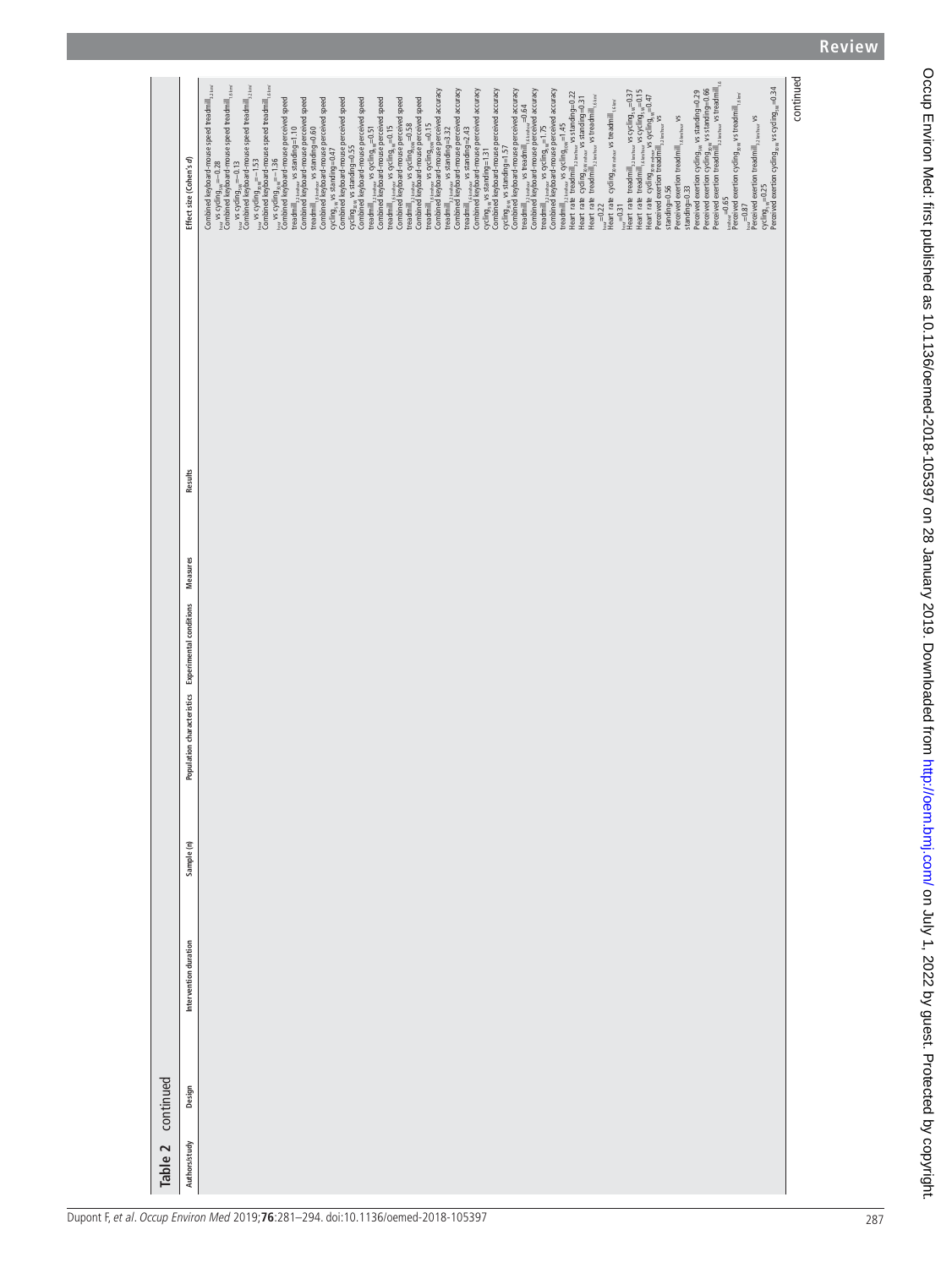| Table 2                    | continued                               |                                                                                                                                                                                                                                   |                         |                                                             |                                                                              |                                                                                                                                                                                                                                                                                                                     |                                                                                                                                                                                                                                                                                                                                                                                                                                                                                                                                                                                                                                                                                                                                                                                                                                                                                                                                                                                                                                                                                                                                                                                                                                                                                                                                                                                                                                                                                                                                                                                                                                                                                                                                                                                                     |                                                                                                                                                                                                                                                                                                                                                                                                                                                                                                                                                                                                                                                                                                                                                                                                                                                                                                                                                               |
|----------------------------|-----------------------------------------|-----------------------------------------------------------------------------------------------------------------------------------------------------------------------------------------------------------------------------------|-------------------------|-------------------------------------------------------------|------------------------------------------------------------------------------|---------------------------------------------------------------------------------------------------------------------------------------------------------------------------------------------------------------------------------------------------------------------------------------------------------------------|-----------------------------------------------------------------------------------------------------------------------------------------------------------------------------------------------------------------------------------------------------------------------------------------------------------------------------------------------------------------------------------------------------------------------------------------------------------------------------------------------------------------------------------------------------------------------------------------------------------------------------------------------------------------------------------------------------------------------------------------------------------------------------------------------------------------------------------------------------------------------------------------------------------------------------------------------------------------------------------------------------------------------------------------------------------------------------------------------------------------------------------------------------------------------------------------------------------------------------------------------------------------------------------------------------------------------------------------------------------------------------------------------------------------------------------------------------------------------------------------------------------------------------------------------------------------------------------------------------------------------------------------------------------------------------------------------------------------------------------------------------------------------------------------------------|---------------------------------------------------------------------------------------------------------------------------------------------------------------------------------------------------------------------------------------------------------------------------------------------------------------------------------------------------------------------------------------------------------------------------------------------------------------------------------------------------------------------------------------------------------------------------------------------------------------------------------------------------------------------------------------------------------------------------------------------------------------------------------------------------------------------------------------------------------------------------------------------------------------------------------------------------------------|
| Authors/study              | Design                                  | Intervention duration                                                                                                                                                                                                             | Sample (n)              | Population characteristics                                  | Experimental conditions                                                      | Measures                                                                                                                                                                                                                                                                                                            | Results                                                                                                                                                                                                                                                                                                                                                                                                                                                                                                                                                                                                                                                                                                                                                                                                                                                                                                                                                                                                                                                                                                                                                                                                                                                                                                                                                                                                                                                                                                                                                                                                                                                                                                                                                                                             | Effect size (Cohen's d)                                                                                                                                                                                                                                                                                                                                                                                                                                                                                                                                                                                                                                                                                                                                                                                                                                                                                                                                       |
| Tronarpet al <sup>16</sup> | Randomised crossover                    | Cycling <sub>20%Me</sub> session of 75 min<br>Cycling <sub>sos Map</sub> session of 30 min<br>Standing session of 30 min                                                                                                          | Females=21<br>Males=15  | Healthy adults<br>26.8 years old                            | Cycling (20%MAP)<br>Cycling (50%MAP)<br>Standing                             | Typing gross speed (included<br>Typing net speed (excluded<br>Stroop colour word test (%<br>Mouse speed to complete<br>Pressure pain threshold<br>Thermal pain threshold<br>Mouse successful task<br>Energy expenditure<br>errors; words/min)<br>errors; words/min)<br>of correct words)<br>Typing accuracy<br>task | Mouse pointing successful task values: standing (7), cycling some (5.5), cycling some<br>Typing error values: standing (13.8), cycling <sub>20%Me</sub> (16.3), cycling <sub>50%Me</sub> (20.0). Typing<br>cycling, <sub>on Map</sub> compared with standing. It also increased for cycling, sure compared<br>Typing gross speed values: Standing (47), cycling sause (46.5), cycling sause (45.5).<br>yping gross speed was reduced for cycling <sub>sysMe</sub> and cycling <sub>20%Me</sub> compared with<br>(3.5). Accuracy was reduced during both cycling some and cycling some compared<br>Typing net speed values: standing (46.3), cycling <sub>.08Me</sub> (44.3), cycling. <sub>08Me</sub> (43.8).<br>Typing net speed was reduced for cycling <sub>sosmap</sub> and cycling <sub>205map</sub> compared with<br>Mouse speed values: standing (33.6), cycling www. (32.6), cycling (53.9).<br>errors improved with cycling <sub>sosmus</sub> and cycling <sub>rosmus</sub> compared with standing.<br>Mouse speed was reduced for standing compared with cycling Solve and for<br>3.3), cycling <sub>ossate</sub> (7.5). Energy expenditure increased for cycling <sub>ossate</sub> and<br>Energy expenditure median values (kcal/min): standing (1.4), cycling system<br>with standing, as well as in cycling <sub>syssus</sub> , compared with cycling <sub>205 MW</sub> .<br>cycling <sub>sos Me</sub> compared with standing (33.6 s).<br>All other results were non-significant.<br>with cycling <sub>20%MAP</sub> .<br>standing.<br>standing.                                                                                                                                                                                                                                       | Missing data                                                                                                                                                                                                                                                                                                                                                                                                                                                                                                                                                                                                                                                                                                                                                                                                                                                                                                                                                  |
| Zeigler et al <sup>6</sup> | Randomised cross-over<br>full factorial | (2) Work hours (08:00-16:00) with bout<br>Monitoring for 12 hours (08:00-20:00).<br>of active workstation for a cumulative<br>(3) Postwork hours (16:00-20:00)<br>$(1)$ 12 hours (08:00-20:00)<br>Analysed hours:<br>of 2.5 hours | Females=7<br>$Male = 2$ | Prehypertensive (n=7)<br>$BMI = 28.7 kg/m2$<br>30 years old | Cycling (20 W at 25-20 RPM)<br>Treadmill (1.6 km/hour)<br>Standing<br>Siting | <b>Blood</b> pressure<br>Heart rate                                                                                                                                                                                                                                                                                 | 12-hour period (08:00-20:00) mean heart rate values: standing (74±12), treadmill, $_{t_6}$<br>12-hour mean SBP values: standing (132 $\pm$ 17), treadmill, $_{\rm 6kmbow}$ (133 $\pm$ 17), cycling $_{\rm 90W}$<br>$\mathsf{cyling}_{20\,\mathsf{W}}$ (78±14). $\mathsf{Cyling}_{2\,\mathsf{W}}$ and treadmill $_{\mathsf{gkm} \mathsf{box}}$ increased heart rate compared<br>knhour (78±12), cycling <sub>20</sub> , (78±13). Treadmill <sub>, 8knhour</sub> and cycling <sub>20</sub> , uncreased heart<br>$_{1.6\text{ km/hou}}$ $(71\pm17)$ , cycling <sub>20W</sub><br>$\gamma$ cling $_{20}$ (i (129±15). Cycling $_{20}$ $_{\rm w}$ lowered SBP compared with treadmill $_{ts~trans}$ and<br>Postwork hours' SBP mean values: standing (134±18), treadmill, s <sub>kmhour</sub> (135±17),<br>cycling <sub>20w</sub> (127±15). Cycling <sub>20w</sub> lowered SBP compared with treadmill $_{ts_{km}$ <sub>hour</sub> and<br>(130±16). Cycling <sub>.org</sub> and treadmill.combared SBP compared with standing.<br>(69±16). Cycling <sub>20</sub> w lowered DBP compared with treadmill <sub>1,6kmhour</sub> and standing.<br>$(131 \pm 16)$<br>Work hours' DBP mean values: standing (74±11), treadmillis $_{\text{km,log}}$ (73±11),<br>Work hours' heart rate values: standing (72±12), treadmill, $_{\text{fskathosar}}$ (77±13),<br>cycling <sub>20w</sub> (71±11). Cycling <sub>20 w</sub> lowered DBP compared with standing.<br>Work hours' SBP mean values: standing (131±16), treadmill <sub>1,6 km/our</sub><br>$\mathrm{Cyclin}_{\mathrm{J_{\mathrm{co}}}}$ lowered SBP compared with treadmill $_{t_\mathrm{g,mnuc}}$ .<br>12-hour mean DBP values: standing (72±12), treadmill $_{t_\mathrm{g}}$<br>rate compared with standing.<br>with standing.<br>standing.<br>itanding. | SBP (08h00-20h00) cycling $_{20W}$ vs standing= $-0.12$<br>$\frac{1}{\text{box}}$ =–0.13<br>DBP (work hours) cycling <sub>.ow</sub> vs standing=–0.27<br>SBP (work hours) cycling <sub>20w</sub> vs standing=-0.13<br>$\frac{1}{1000}$ (08:00–20:00) cycling $_{20W}$ vs treadmill $_{1.6\,km/s}$<br>SBP (08:00-20:00) cycling <sub>20 w</sub> vs treadmill <sub>1.6 km</sub><br>SBP (postwork) cycling <sub>20 w</sub> vs standing=-0.42<br>SBP (work hours) cycling <sub>20W</sub> vs treadmill <sub>1.6 km</sub><br>Heart rate (08:00-20:00) treadmill <sub>16 km/hour</sub> vs<br>$(20:00)$ treadmill <sub>1.6km/pgr</sub> vs standing=0.4<br>Heart rate (08:00-20:00) cycling <sub>20 W</sub> vs<br>SBP (08:00-20:00) treadmill <sub>1.6kmhour</sub> vs<br>Heart rate (work hours) cycling <sub>20w</sub> vs<br><sub>hour</sub> =-0.12<br>Heart rate (work hours)<br>$standing = 0.06$<br>$standing = 0.33$<br>$standarding = 0.33$<br>$standing = 0.33$ |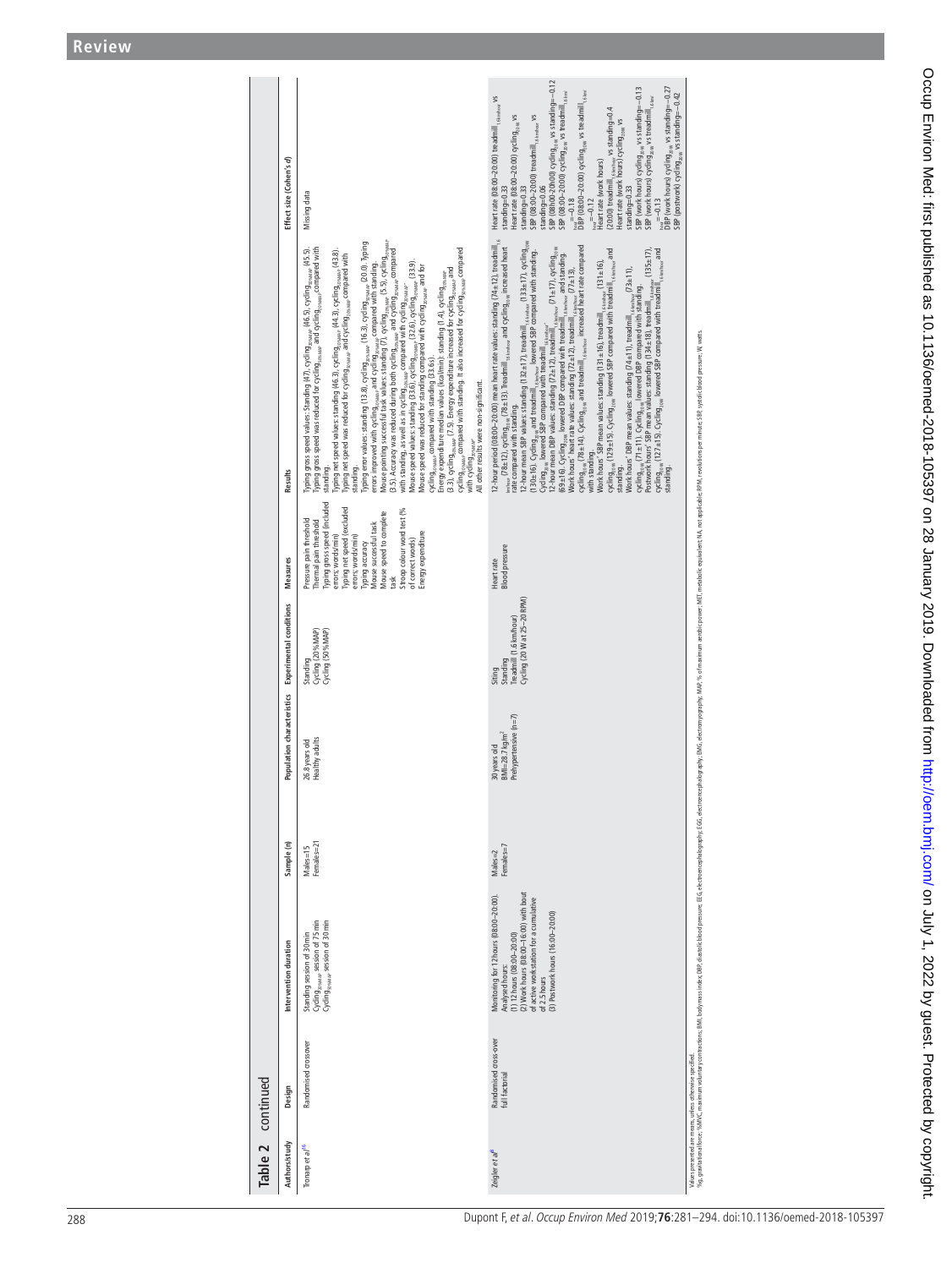<span id="page-8-0"></span>

| Table 3                | Study quality assessed by the modified Downs and Black checkli                                                                                                                                                                        |                             |                            | ist                          |                |                            |                           |                              |                             |                               |                             |                             |                            |
|------------------------|---------------------------------------------------------------------------------------------------------------------------------------------------------------------------------------------------------------------------------------|-----------------------------|----------------------------|------------------------------|----------------|----------------------------|---------------------------|------------------------------|-----------------------------|-------------------------------|-----------------------------|-----------------------------|----------------------------|
|                        |                                                                                                                                                                                                                                       | Score                       |                            |                              |                |                            |                           |                              |                             |                               |                             |                             |                            |
| ltem                   | Criteria                                                                                                                                                                                                                              | Bantoft et al <sup>21</sup> | Botter et al <sup>13</sup> | et a $l^{25}$<br>Commissaris | Cox et al $^4$ | Gilson et al <sup>18</sup> | Kruse et al <sup>17</sup> | Ohlinger et al <sup>20</sup> | Mullane et al <sup>19</sup> | Sliter and Yuan <sup>10</sup> | Straker et al <sup>15</sup> | Tronarp et al <sup>16</sup> | Zeigler et al <sup>8</sup> |
| Reporting              |                                                                                                                                                                                                                                       |                             |                            |                              |                |                            |                           |                              |                             |                               |                             |                             |                            |
| $\overline{a}$         | Is the hypothesis/aim/objective of the study<br>clearly described?                                                                                                                                                                    |                             |                            |                              |                |                            |                           |                              |                             |                               |                             |                             |                            |
| 2                      | Are the main outcomes to be measured clearly<br>described in the introduction? or<br>Methods section?                                                                                                                                 |                             |                            |                              |                |                            |                           |                              |                             |                               |                             |                             |                            |
| $\sim$                 | Are the characteristics of the patients included<br>in the study clearly described?                                                                                                                                                   | $\overline{ }$              |                            |                              |                |                            |                           |                              |                             |                               |                             |                             |                            |
| 4                      | Are the interventions of interest dearly<br>described?                                                                                                                                                                                |                             |                            |                              |                |                            |                           |                              |                             |                               |                             |                             |                            |
| $\overline{5}$         | Are the distributions of principal confounders<br>in each group of subjects to be compared<br>clearly described?                                                                                                                      | $\sim$                      | $\circ$                    | $\sim$                       |                |                            |                           |                              |                             | $\circ$                       |                             |                             |                            |
| $\circ$                | Are the main findings of the study clearly<br>described?                                                                                                                                                                              |                             |                            |                              |                |                            |                           |                              |                             |                               |                             |                             |                            |
| $\overline{ }$         | random variability in the data for the main<br>Does the study provide estimates of the<br>outcomes?                                                                                                                                   |                             |                            |                              |                |                            |                           |                              |                             |                               |                             |                             |                            |
| $\infty$               | Have all important adverse events that may<br>be a consequence of the intervention been<br>reported?                                                                                                                                  |                             | $\circ$                    |                              | $\circ$        | $\circ$                    |                           |                              |                             | $\circ$                       | $\circ$                     | $\circ$                     | $\circ$                    |
| $\sigma$               | Have the characteristics of patients lost to<br>follow-up been described?                                                                                                                                                             | $\circ$                     | $\circ$                    | $\circ$                      | $\circ$        |                            | $\circ$                   | $\circ$                      |                             |                               | $\circ$                     |                             |                            |
| $\overline{10}$        | outcomes except where the probability value<br>is less than 0.001?<br>Have actual probability values been reported<br>(eg, 0.035 rather than < 0.05) for the main                                                                     |                             |                            |                              |                |                            |                           |                              |                             |                               |                             |                             |                            |
| External validity      |                                                                                                                                                                                                                                       |                             |                            |                              |                |                            |                           |                              |                             |                               |                             |                             |                            |
| $\overline{-}$         | Were the subjects asked to participate in the<br>study representative of the entire population<br>from which they were recruited?                                                                                                     |                             |                            | $\circ$                      | $\circ$        | $\circ$                    | $\circ$                   |                              | $\circ$                     |                               |                             |                             |                            |
| $\overline{c}$         | Were those subjects who were prepared<br>to participate representative of the entire<br>population from which they were recruited?                                                                                                    |                             |                            | $\circ$                      | $\circ$        | $\circ$                    | $\circ$                   |                              | $\circ$                     | $\circ$                       | $\circ$                     |                             |                            |
| $\frac{3}{2}$          | Were the staff places and facilities where the<br>patients were treated representative of the<br>treatment the majority of patients receive?                                                                                          | $\circ$                     | $\circ$                    |                              | $\circ$        | $\circ$                    | $\circ$                   | $\circ$                      | $\circ$                     | $\circ$                       | $\circ$                     | $\circ$                     | $\circ$                    |
| Internal validity-bias |                                                                                                                                                                                                                                       |                             |                            |                              |                |                            |                           |                              |                             |                               |                             |                             |                            |
| $\overline{1}$         | Was an attempt made to blind study subjects<br>to the intervention they have received?                                                                                                                                                | $\circ$                     | $\circ$                    | $\circ$                      | $\circ$        | $\circ$                    | $\circ$                   | $\circ$                      | $\circ$                     | $\circ$                       | $\circ$                     | $\circ$                     | $\circ$                    |
| 15                     | Was an attempt made to blind those<br>measuring the main outcomes of the<br>intervention?                                                                                                                                             | $\circ$                     | $\circ$                    | $\circ$                      |                | $\subset$                  | $\subset$                 | $\subset$                    | $\circ$                     | $\circ$                       | $\circ$                     | $\circ$                     | $\circ$                    |
| $\frac{6}{2}$          | If any of the results of the study were based<br>on 'data dredging', was this made clear?                                                                                                                                             | $\overline{\phantom{0}}$    |                            | $\overline{ }$               |                |                            |                           |                              |                             |                               |                             |                             |                            |
| $\overline{1}$         | adjust for different lengths of follow-up of<br>patients, or in case-control studies, is the time<br>period between the intervention and outcome<br>In trials and cohort studies, do the analyses<br>the same for cases and controls? |                             | $\circ$                    |                              |                |                            |                           |                              |                             |                               |                             |                             |                            |
| $18$                   | Were the statistical tests used to assess the<br>main outcomes appropriate?                                                                                                                                                           | $\overline{ }$              |                            |                              |                |                            |                           |                              |                             |                               |                             |                             |                            |
| $\overline{0}$         | Was compliance with the intervention/s<br>reliable?                                                                                                                                                                                   |                             |                            |                              |                |                            |                           |                              |                             |                               |                             |                             |                            |
| 20                     | Were the main outcome measures used<br>accurate (valid and reliable)?                                                                                                                                                                 |                             |                            |                              |                |                            |                           |                              |                             |                               |                             |                             |                            |
|                        |                                                                                                                                                                                                                                       |                             |                            |                              |                |                            |                           |                              |                             |                               |                             |                             | continued                  |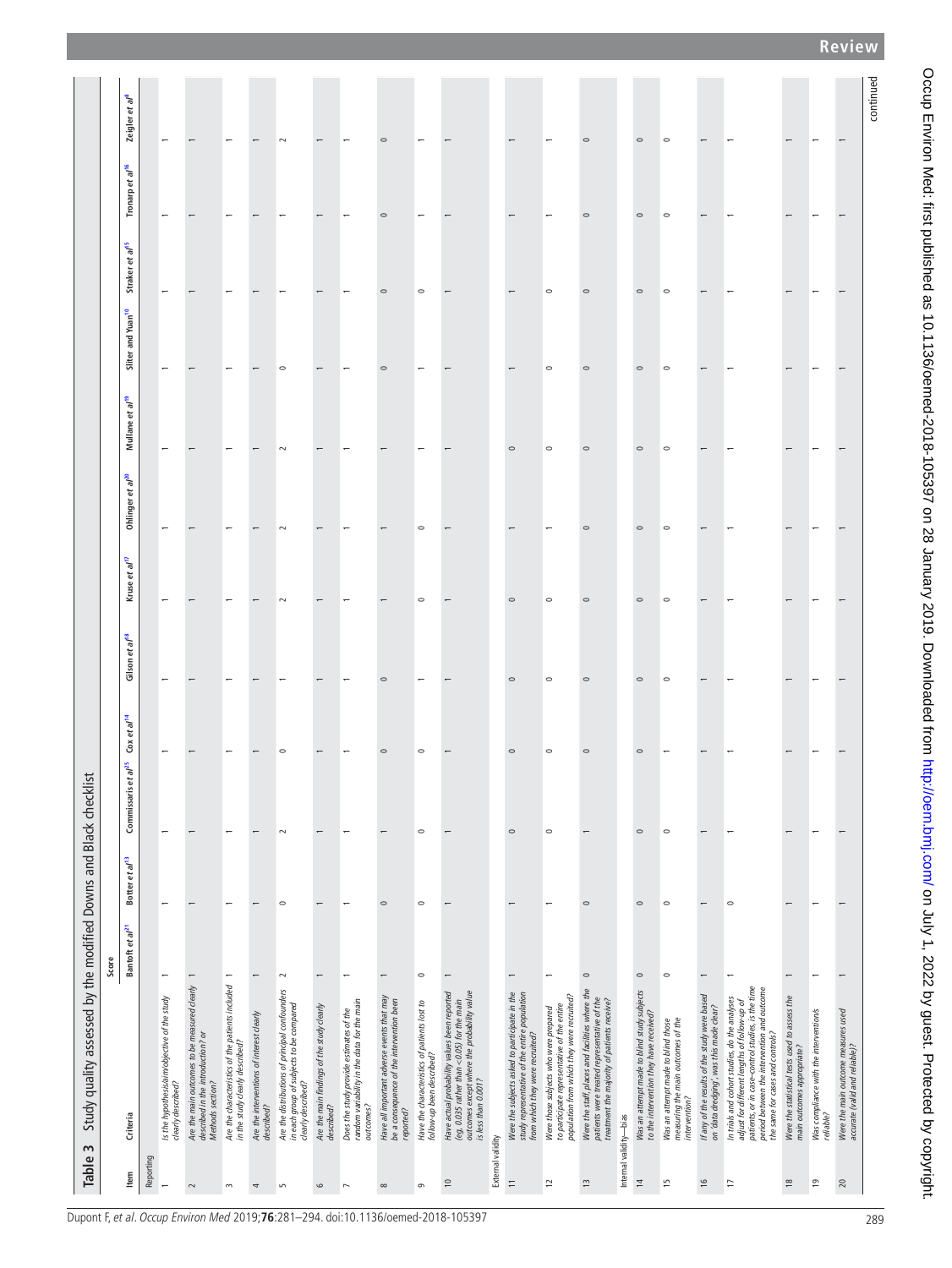| 21/28<br>$\circ$<br>$\circ$<br>15/28<br>$\circ$<br>$\circ$<br>$\circ$<br>$\circ$<br>$\circ$<br>$\circ$<br>17/28<br>$\circ$<br>$\circ$<br>$\circ$<br>$\circ$<br>19/28<br>$\circ$<br>$\circ$<br>$\circ$<br>$\circ$<br>20/28<br>$\circ$<br>$\circ$<br>$\circ$<br>$\circ$<br>16/28<br>$\circ$<br>$\circ$<br>$\circ$<br>$\circ$<br>$\circ$<br>$\circ$<br>16/28<br>$\circ$<br>$\circ$<br>$\circ$<br>$\circ$<br>$\circ$<br>14/28<br>$\circ$<br>$\circ$<br>$\circ$<br>$\circ$<br>$\circ$<br>$\circ$<br>17/28<br>$\circ$<br>$\circ$<br>$\circ$<br>$\circ$<br>$\circ$<br>$\circ$<br>16/28<br>$\circ$<br>$\circ$<br>$\circ$<br>$\circ$<br>19/28<br>$\circ$<br>$\circ$<br>$\circ$<br>$\circ$<br>Was the randomised intervention assignment<br>concealed from both patients and healthcare<br>the cases and controls (case-control studies)<br>the cases and controls (case-control studies)<br>due to chance is less than 5%? Sample sizes<br>Were study subjects in different intervention<br>confounding in the analyses from which the<br>have been calculated to detect a difference<br>the probability value for a difference being<br>Were the patients in different intervention<br>Were losses of patients to follow-up taken<br>groups (trials and cohort studies) or were<br>groups (trials and cohort studies) or were<br>detect a clinically important effect where<br>staff until recruitment was complete and<br>recruited over the same period of time?<br>Did the study have sufficient power to<br>recruited from the same population?<br>Was there adequate adjustment for<br>Were study subjects randomised to<br>Internal validity-confounding (selection bias)<br>main findings were drawn?<br>intervention groups?<br>of x% and y%.<br>into account?<br>irrevocable? | Table 3         | continued | Score                       |                            |                                 |                   |                            |                           |                              |                             |                               |                             |                             |
|--------------------------------------------------------------------------------------------------------------------------------------------------------------------------------------------------------------------------------------------------------------------------------------------------------------------------------------------------------------------------------------------------------------------------------------------------------------------------------------------------------------------------------------------------------------------------------------------------------------------------------------------------------------------------------------------------------------------------------------------------------------------------------------------------------------------------------------------------------------------------------------------------------------------------------------------------------------------------------------------------------------------------------------------------------------------------------------------------------------------------------------------------------------------------------------------------------------------------------------------------------------------------------------------------------------------------------------------------------------------------------------------------------------------------------------------------------------------------------------------------------------------------------------------------------------------------------------------------------------------------------------------------------------------------------------------------------------------------------------------------------------------------------|-----------------|-----------|-----------------------------|----------------------------|---------------------------------|-------------------|----------------------------|---------------------------|------------------------------|-----------------------------|-------------------------------|-----------------------------|-----------------------------|
|                                                                                                                                                                                                                                                                                                                                                                                                                                                                                                                                                                                                                                                                                                                                                                                                                                                                                                                                                                                                                                                                                                                                                                                                                                                                                                                                                                                                                                                                                                                                                                                                                                                                                                                                                                                | Item            | Criteria  | Bantoft et al <sup>21</sup> | Botter et al <sup>13</sup> | Commissaris et al <sup>25</sup> | Cox et al $^{14}$ | Gilson et al <sup>18</sup> | Kruse et al <sup>17</sup> | Ohlinger et al <sup>20</sup> | Mullane et al <sup>19</sup> | Sliter and Yuan <sup>10</sup> | Straker et al <sup>15</sup> | Tronarp et al <sup>16</sup> |
|                                                                                                                                                                                                                                                                                                                                                                                                                                                                                                                                                                                                                                                                                                                                                                                                                                                                                                                                                                                                                                                                                                                                                                                                                                                                                                                                                                                                                                                                                                                                                                                                                                                                                                                                                                                |                 |           |                             |                            |                                 |                   |                            |                           |                              |                             |                               |                             |                             |
|                                                                                                                                                                                                                                                                                                                                                                                                                                                                                                                                                                                                                                                                                                                                                                                                                                                                                                                                                                                                                                                                                                                                                                                                                                                                                                                                                                                                                                                                                                                                                                                                                                                                                                                                                                                | $\overline{21}$ |           |                             |                            |                                 |                   |                            |                           |                              |                             |                               |                             |                             |
|                                                                                                                                                                                                                                                                                                                                                                                                                                                                                                                                                                                                                                                                                                                                                                                                                                                                                                                                                                                                                                                                                                                                                                                                                                                                                                                                                                                                                                                                                                                                                                                                                                                                                                                                                                                | $\overline{2}$  |           |                             |                            |                                 |                   |                            |                           |                              |                             |                               |                             |                             |
|                                                                                                                                                                                                                                                                                                                                                                                                                                                                                                                                                                                                                                                                                                                                                                                                                                                                                                                                                                                                                                                                                                                                                                                                                                                                                                                                                                                                                                                                                                                                                                                                                                                                                                                                                                                | 23              |           |                             |                            |                                 |                   |                            |                           |                              |                             |                               |                             |                             |
|                                                                                                                                                                                                                                                                                                                                                                                                                                                                                                                                                                                                                                                                                                                                                                                                                                                                                                                                                                                                                                                                                                                                                                                                                                                                                                                                                                                                                                                                                                                                                                                                                                                                                                                                                                                | 24              |           |                             |                            |                                 |                   |                            |                           |                              |                             |                               |                             |                             |
|                                                                                                                                                                                                                                                                                                                                                                                                                                                                                                                                                                                                                                                                                                                                                                                                                                                                                                                                                                                                                                                                                                                                                                                                                                                                                                                                                                                                                                                                                                                                                                                                                                                                                                                                                                                | 25              |           |                             |                            |                                 |                   |                            |                           |                              |                             |                               |                             |                             |
|                                                                                                                                                                                                                                                                                                                                                                                                                                                                                                                                                                                                                                                                                                                                                                                                                                                                                                                                                                                                                                                                                                                                                                                                                                                                                                                                                                                                                                                                                                                                                                                                                                                                                                                                                                                | 26              |           |                             |                            |                                 |                   |                            |                           |                              |                             |                               |                             |                             |
|                                                                                                                                                                                                                                                                                                                                                                                                                                                                                                                                                                                                                                                                                                                                                                                                                                                                                                                                                                                                                                                                                                                                                                                                                                                                                                                                                                                                                                                                                                                                                                                                                                                                                                                                                                                | Power           |           |                             |                            |                                 |                   |                            |                           |                              |                             |                               |                             |                             |
|                                                                                                                                                                                                                                                                                                                                                                                                                                                                                                                                                                                                                                                                                                                                                                                                                                                                                                                                                                                                                                                                                                                                                                                                                                                                                                                                                                                                                                                                                                                                                                                                                                                                                                                                                                                | $27*$           |           |                             |                            |                                 |                   |                            |                           |                              |                             |                               |                             |                             |
|                                                                                                                                                                                                                                                                                                                                                                                                                                                                                                                                                                                                                                                                                                                                                                                                                                                                                                                                                                                                                                                                                                                                                                                                                                                                                                                                                                                                                                                                                                                                                                                                                                                                                                                                                                                | Total score     |           |                             |                            |                                 |                   |                            |                           |                              |                             |                               |                             |                             |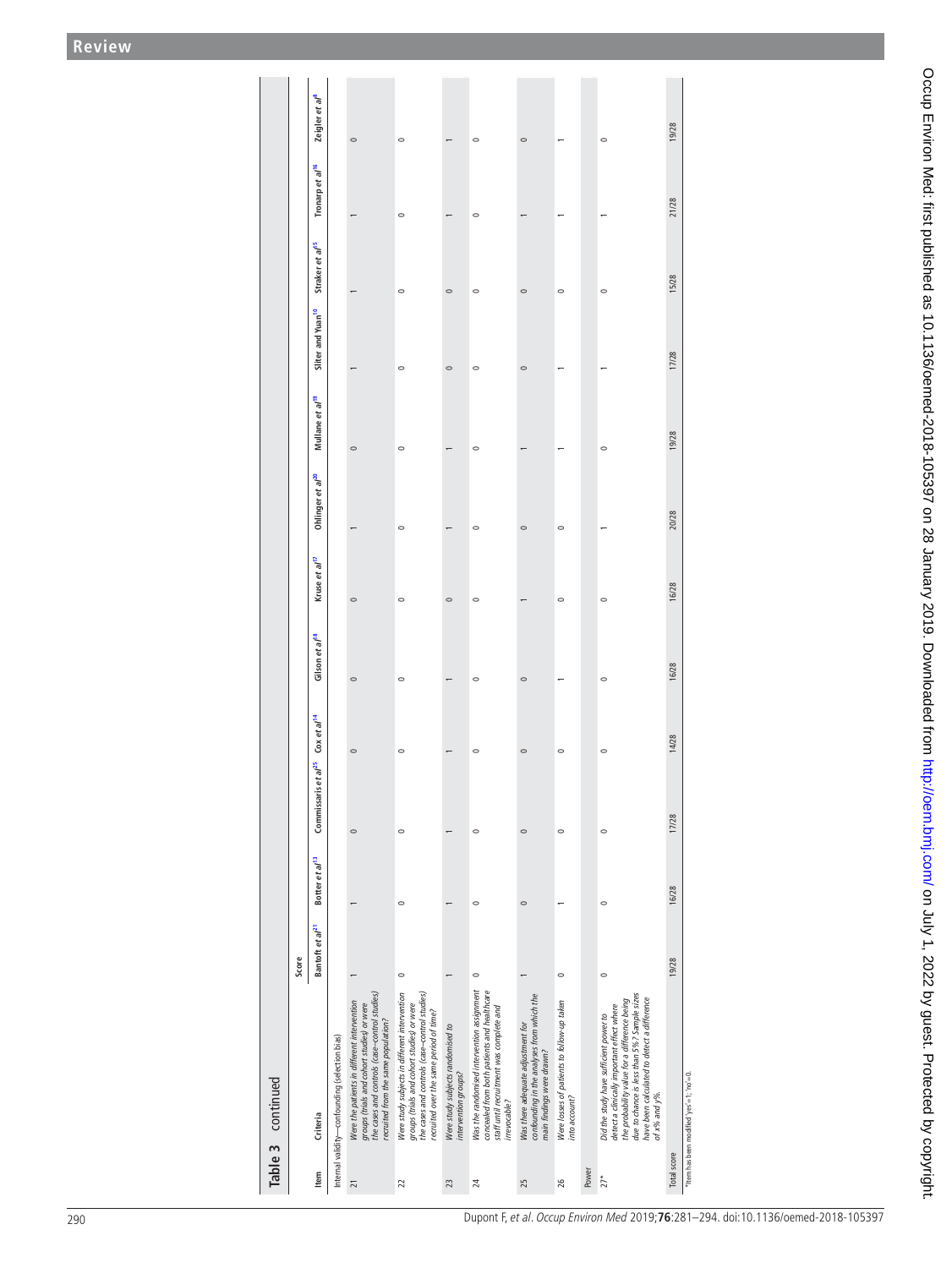hours (16:00–20:00)). Results from the 12-hour period showed an increase of 4 bpm for both treadmill<sub>1.6 km/hour</sub> and cycling<sub>20 W</sub> conditions compared with standing. Results from the working hour-specific period showed an increase of 5 bpm for treadmill<sub>1.6</sub>  $k_{\text{m/hour}}$  and 6 bpm for cycling<sub>20 W</sub> compared with standing. Results from postwork period showed no difference in HR between conditions.

#### Blood pressure

Two studies<sup>8 14</sup> with different populations and active workstations examined mean systolic blood pressure (SBP) and mean diastolic blood pressure (DBP). Cox *et al*<sup>[14](#page-12-13)</sup> found no difference in SBP and DBP measured during an intervention comparing standing and treadmill workstations. The second study<sup>[8](#page-12-6)</sup> monitored ambulatory blood pressure on adults with overweight or class 1 obesity meeting prehypertensive or impaired fasting glucose criteria over a 12-hour period (08:00–20:00). During the 12-hour period, a reduction of 2 mm Hg for cycling<sub>20</sub> w and 1 mm Hg for treadmill<sub>1.6 km/hour</sub> was reported in SBP compared with standing. For the work hour period (08:00–16:00), a decrease in SBP of 2mm Hg was reported for cycling<sub>20</sub> w compared for both treadmill<sub>1.6 km/hour</sub> and standing workstations. In the postwork period (16:00–20:00), there was a greater decrease in SBP compared with the two periods mentioned above. SBP for cycling<sub>20</sub> w decreased by 8 mm Hg compared with treadmill<sub>1.6 km</sub>/ hour and 9 mm Hg compared with the standing workstation. DBP was similar between standing and treadmill<sub>1.6 km/hour</sub> conditions for all three periods. However, cycling<sub>20 W</sub> decreased DBP by 3mm Hg compared with standing, and 2mm Hg compared with treadmill<sub>1.6</sub> km/hour workstations for the 12-hour period as well as decreased DBP by 3mm Hg compared with standing during working hours.

#### Energy expenditure

Energy expenditure and VO<sub>2</sub> were measured in three studies.<sup>[13 14 16](#page-12-11)</sup> Botter *et al*<sup>[13](#page-12-11)</sup> showed an increase in energy expenditure of 1.2 metabolic equivalent (MET) for treadmill<sub>2.5 km/hour</sub> workstations compared with standing. Cox *et al*<sup>[14](#page-12-13)</sup> measured a similar increase of 1 MET from standing to treadmill<sub>1.61</sub> km/hour. Tronarp *et al*<sup>[16](#page-12-16)</sup> measured energy expenditure in kcal. In this study, energy expenditure increased between all three conditions: an increase of 2.9 kcal/min between cycling<sub>20%MAP</sub> and standing; an increase of 6.9 kcal/min between cycling<sub>50%MAP</sub> and standing.

## Perceived exertion and pain tolerance

Two studies<sup>14 15</sup> measured perceived exertion, both using the 10-point Borg Scale. In the first study, Cox *et al*[14](#page-12-13) reported an increase in perceived effort and perceived breathlessness (ie, dyspnoea) on the treadmill compared with standing for all tasks, namely warm-up, silent reading, reading aloud and speaking aloud spontaneously. The second study<sup>15</sup> reported higher perceived exertion for treadmill<sub>1.6 km/hour</sub> (1.74/10), treadmill<sub>3.2</sub>  $k_{\text{m/hour}}$  (2.39/10), cycling<sub>5 W</sub> (1.66/10) and cycling<sub>30 W</sub> (2.61/10) compared with standing (0.95/10). Furthermore, higher perceived exertion was reported for greater power and speed on treadmill and cycling workstations (eg, treadmill<sub>3.2 km/hour</sub> and cycling<sub>30</sub> w compared with treadmill<sub>1.6 km/hour</sub> and cycling<sub>5</sub> w).

Pressure pain threshold was measured in kilopascals (kPa) using a Somedic algometer on the right quadriceps, right ventral forearm and right trapezius.<sup>[16](#page-12-16)</sup> Only differences in the pressure pain threshold of the right trapezius between standing (16.8kPa) and cycling<sub>20%MAP</sub> (39.3 kPa) were reported.

Seven studies<sup>[10 15 16 18–21](#page-12-8)</sup> reported cognitive outcomes. The authors measured perceived and actual task performances (eg, typing, mouse, psychomotor performances), attention and shortterm memory capacity as well as psychobiological (eg, arousal, boredom) outcomes.

## Perceived work performance

One study<sup>15</sup> reported perceived task performance. Studies observed perceived speed and accuracy of typing, mouse pointing and combined keyboard/mouse tasks. Perceived work performance was assessed with a questionnaire. Participants rated perceived effect of the use of diverse active workstations on a scale of  $1-5$  (ie,  $1=$ very enhanced to  $5=$ very diminished). Results from the perceived typing questionnaire showed a decrease in performance for the treadmill<sub>1.6 km/hour</sub>, treadmill<sub>3.2 km/</sub>  $_{\text{hour}}$ , cycling<sub>5 W</sub> and cycling<sub>30 W</sub> compared with standing. Perceived accuracy also decreased with the use of both treadmill<sub>1.6–3.2</sub> km/  $_{\text{hour}}$  and cycling<sub>5–30</sub> w workstations compared with the standing workstation. In addition, a decline in perceived accuracy was reported for the low-intensity treadmill<sub>1.6 km/hour</sub> compared with the low-intensity cycling<sub>s w</sub> condition.

Questionnaire outcomes for perceived mouse pointing speed showed a decrease for treadmill<sub>1.6 km/hour</sub>, treadmill<sub>3.2 km/hour</sub>, cycling<sub>5 w</sub> and cycling<sub>30</sub> w compared with standing. Also, a reduction of perceived speed was observed for both treadmill<sub>1.6km</sub>  $_{\text{hour}}$  and treadmill<sub>3.2 km/hour</sub> compared with both cycling<sub>5 W</sub> and cycling<sub>30</sub> w conditions. There was a decline for the treadmill<sub>1.6</sub>  $\mu_{\rm known}$ , treadmill<sub>3.2 km/hour</sub>, cycling<sub>5 W</sub> and cycling<sub>30 W</sub> compared with standing in perceived mouse pointing accuracy. There was a reduction in perceived accuracy for both treadmill workstations compared with low-intensity cycling<sub>5 W</sub>.

Questionnaire outcomes for perceived combined keyboard/ mouse speed tasks showed a decrease in perceived speed for tread- $\text{mill}_{1.6 \text{ km/hour}}$ , treadmill<sub>3.2 km/hour</sub>, cycling<sub>5 W</sub> and cycling<sub>30 W</sub> compared with standing. In addition, a decline in perceived speed for both treadmill workstation conditions compared with both cycling workstation conditions was observed. Perceived accuracy decreased for the treadmill<sub>1.6 km/hour</sub>, treadmill<sub>3.2 km/hour</sub>, cycling<sub>5 W</sub> and cycling<sub>30</sub> w compared with standing. Moreover, perceived accuracy declined for treadmill<sub>3.2</sub> km/hour compared with the lower intensity treadmill<sub>1.6 km/hour</sub> and both cycling workstation conditions.

## Actual performance tasks

Three studies<sup>[15 16 20](#page-12-14)</sup> examined the effect of active workstations on typing performance. Straker *et al*[15](#page-12-14) examined the effect of active workstations on typing speed performance (words/min) and accuracy (% of typing errors). Typing speed was reduced for the treadmill<sub>3.2 km/hour</sub> (49.73 words/min), treadmill<sub>1.6 km/hour</sub> (50.14 words/min), cycling<sub>5 W</sub> (53.17 words/min) and cycling<sub>30 W</sub> (52.58 words/min) compared with standing (54.09 words/min). No differences were reported for the accuracy test. Tronarp *et al*[16](#page-12-16) found that gross speed (ie, including erased typing errors) was reduced for the cycling<sub>50%MAP</sub> (45.5 words/min) and cycling<sub>20%MAP</sub> (46.5 words/min) compared with standing (47.0 words/ min). Net speed (ie, excluding erased typing errors) was also reduced for cycling<sub>50%MAP</sub> (43.8 words/min) and cycling<sub>20%MAP</sub> (44.3 words/min) compared with standing (46.3 words/min). Moreover, typing errors (ie, number of errors) increased with both cycling<sub>50%MAP</sub> (20) and cycling<sub>20%MAP</sub> (16.3) compared with standing (13.8). No differences were reported between cycling<sub>50%MAP</sub> and cycling<sub>[20](#page-13-2)%MAP</sub> Ohlinger *et al*<sup>20</sup> measured the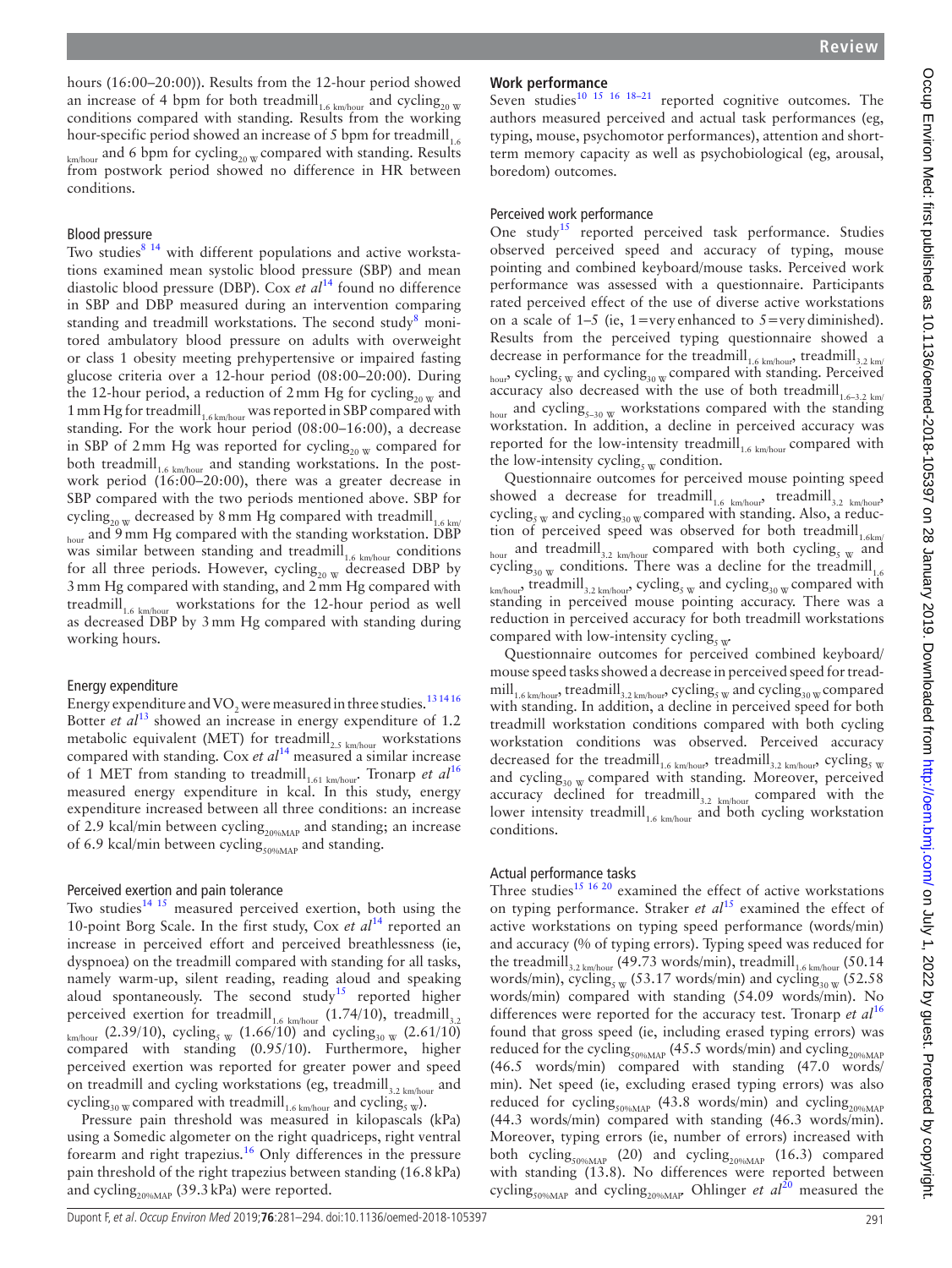number of taps in a 10s trial. A reduction in taping speed was observed for the treadmill workstation (55.8) compared with the standing workstation (57.0). To resume, all three studies observed decreases in typing speed with treadmill workstations compared with a standing workstation. The two studies<sup>15 16</sup> with cycling conditions observed a decrease in typing speed compared with a standing workstation. Only one study<sup>16</sup> observed a decrease in typing word accuracy with the use of cycling workstations compared with a standing workstation.

Two studies<sup>[15 16](#page-12-14)</sup> examined mouse pointing speed (ie, milliseconds) and accuracy (ie, actual errors). The first study<sup>15</sup> reported a decrease in speed for treadmill<sub>1.6 km/hour</sub> (1059ms); tread- $\text{mill}_{_{3.2 \text{ km/hour}}}$  (1107 ms); and cycling<sub>5 W</sub> (1022 ms) compared with standing (959ms). Similar values were reported for cycling, w and cycling<sub>30</sub> w workstations (1022ms). Both treadmill<sub>1.6–3.2</sub> km/ hour workstations resulted in decreased mouse pointing speed compared with both cycling<sub>5–30</sub> w workstations. Furthermore, pointing error increased using treadmill<sub>1.6 km/hour</sub> (0.17), treadmill<sub>3.2</sub> km/hour (0.20) and cycling<sub>30</sub> W (0.16) compared with standing (0.10), and for treadmill<sub>3.2 km/hour</sub> (0.20) compared with cycling<sub>5 W</sub> (0.13). To resume this study observed that mouse pointing speed and accuracy decreased with treadmill workstations compared with a standing workstation. In addition, mouse pointing speed decreased with the use of treadmill workstations compared with cycling workstations. The second study<sup>[16](#page-12-16)</sup> reported a decrease in mouse pointing speed for standing (33.6ms) compared with cycling<sub>20%MAP</sub> (32.6 ms). But contrary to the last study, a decrease in mouse pointing speed was reported for a higher cycling $_{50\%MAP}$ intensity (33.9ms) compared with standing (33.6ms). Accuracy was assessed by the number of successful tasks. Results showed a reduction of successful tasks during both cycling<sub>50%MAP</sub> (3.5) and cycling<sub>20%MAP</sub> (5.5) compared with standing (7), and a decrease in cycling<sub>50%MAP</sub> (3.5) compared with cycling<sub>20%MAP</sub> (5.5).

One study<sup>15</sup> examined combined keyboard and mouse task performance (ie, speed (words/s) and error rate). A decrease in speed was observed for both treadmill<sub>1.6 km/hour</sub> (9.57 words/s) and treadmill<sub>3.2 km/hour</sub> (8.26 words/s) compared with standing (11.94 words/s). Furthermore, a decrease in speed was observed for the treadmill<sub>1.6 km/hour</sub> (9.57 words/s) and treadmill<sub>3.2 km/hour</sub> (8.26 words/s) conditions compared with the cycling<sub>5 W</sub> (10.84 words/s) and cycling<sub>30</sub> W (11.17 words/s) conditions. No differences in error rate were reported between active workstations.

#### Processing speed tasks

Processing speed tasks were assessed in one study.<sup>19</sup> Researchers used a psychomotor test (ie, detection test from Cogstate) to measure speed and reaction time to accomplish a simple task. Standing z-score and treadmill<sub>1.6 km/hour</sub> z-score showed a lower speed of performance than cycling<sub>20 W</sub> z-score. Cycling<sub>20 W</sub> reaction time was faster than standing reaction time.

#### Attention and short memory

Out of the four studies<sup>18-21</sup> that examined the influence of active workstations on attention and short-term memory capacity, none found differences between active workstations (ie, standing, treadmill and cycling) in selective attention. Moreover, divided attention and short-term auditory verbal memory revealed no differences between standing, treadmill and cycling workstations.

## Psychobiological

One study<sup>10</sup> reported psychobiological outcomes. With a 4 rating scale questionnaire, this study evaluated the level of arousal,

## **Discussion**

The purpose of this review article was to compare the benefits between standing, treadmill and cycling workstations. This article reviewed 12 studies. Our main findings were that: (1) the benefits associated with standing, treadmill and cycling workstations may not be equivalent; (2) cycling and treadmill workstations appear to provide greater short-term physiological changes than standing workstations that could potentially lead to better health; and (3) cycling, treadmill and standing workstations appear to show productivity benefits while treadmill workstations seem to diminish the performance of work-related use of computers.

## **Cycling workstation**

Cycling workstations with resistance (ie, 20–30 W) can increase energy expenditure by twice the amount of MET compared with standing workstations.<sup>13</sup> Likewise, related to energy expenditure, HR could be increased by 10% compared with standing workstations.[13 15](#page-12-11) Also pertinent, one study reported that cycling workstations with the same HR and energy expenditure as treadmill workstations produced a greater decrease in ambulatory blood pressure in adults presenting with obesity and a prehy-pertension.<sup>[8](#page-12-6)</sup> Moreover, cycling was the only active workstation that decreased DBP. Although cardiometabolic benefits accompany 20–30 W of resistance, a lower intensity (ie, 5 W) does not provide any advantages over standing or treadmill conditions.<sup>[15](#page-12-14)</sup> Also, bouts of 10min/hour using a cycling workstation are not enough to reverse the negative effects of prolonged sitting time on lower limb endothelial dysfunction.<sup>[17](#page-12-12)</sup>

Cycling workstations increase arousal and reduce boredom significantly better than standing workstations.<sup>[10](#page-12-8)</sup> These outcomes are relevant as research has reported an interaction between level of physical activity at work, well-being at work and work productivity.[22 23](#page-13-4) Furthermore, one study has proposed that cycling workstations could be capable of increasing shortterm memory and attention more effectively than standing or treadmill workstations.<sup>[19](#page-13-3)</sup>

No reductions in motor task performance were reported with the use of cycling workstations.<sup>15 24–27</sup> Speed processing time in simple tasks does increase compared with treadmill and standing conditions.<sup>19</sup> <sup>28</sup> These productivity results are important as cycling workstations, compared with treadmill and standing workstations, allow workers to experience greater cardiometabolic gains, while maintaining acceptable levels of productivity in office tasks.

## **Treadmill workstation**

Treadmill workstations with speeds between 1.6and 2.5km/ hour raise energy expenditure by about 1 MET beyond standing workstations and the sedentary threshold (1.5 MET). Also, with greater intensity (ie, 3.2km/hour), treadmill workstations can increase HR similar to what is found for cycling workstations at 30 W of resistance. However, at this speed, the increase in perceived exertion and discomfort decreases implementation feasibility and motor task performance. Furthermore, the use of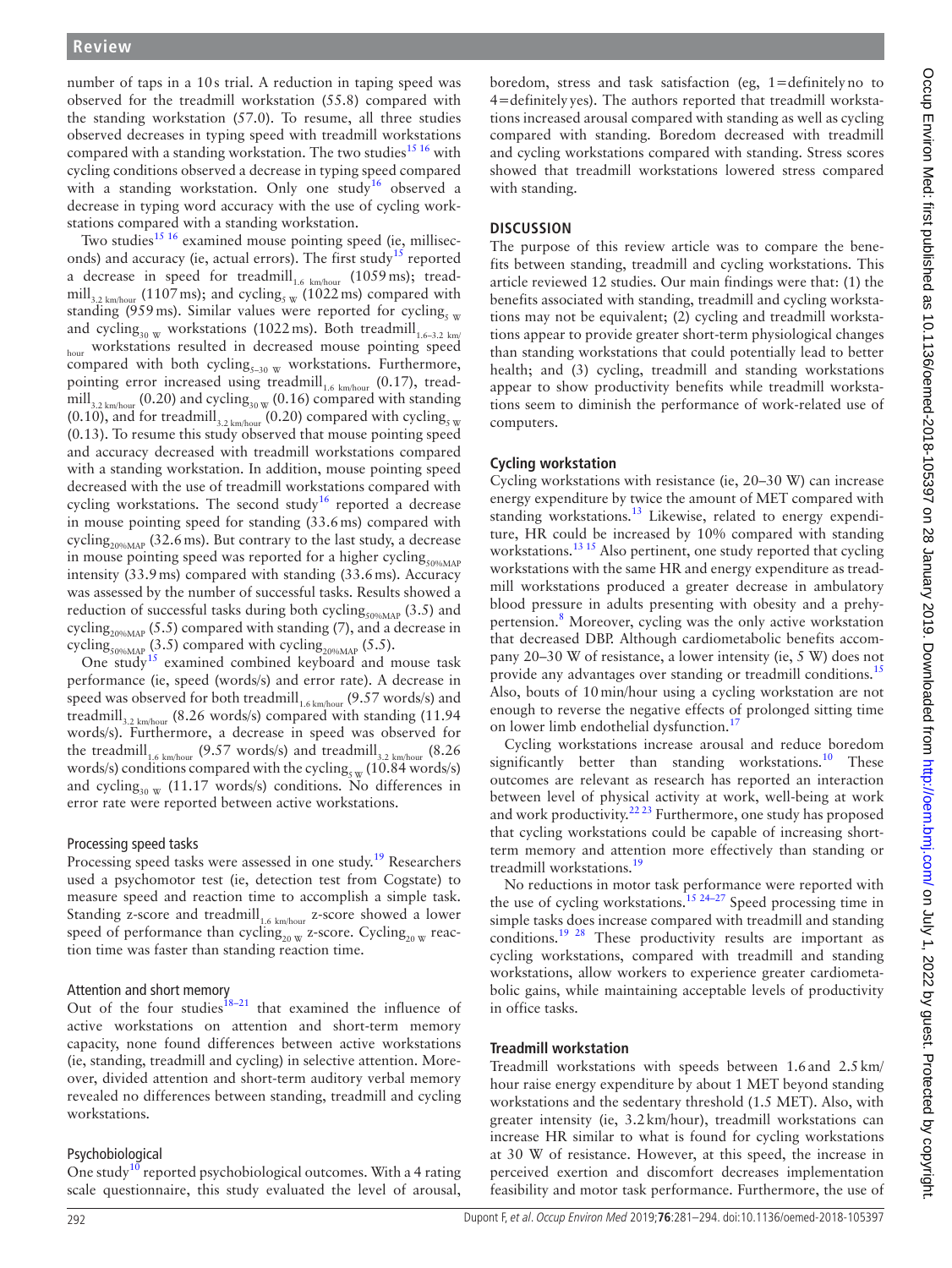treadmills compared with standing workstations decreases SBP while no difference is found for DBP.[8 14](#page-12-6)

Compared with standing workstations, treadmill workstations can positively influence many psychological components related to the work environment. A reduction in task stress, an increase in arousal, a lower feeling of boredom and a higher feeling of task satisfaction were reported by participants based on a single study.<sup>[10](#page-12-8)</sup> More studies are required to clarify the effects of low-intensity exercise similar to the effects described for treadmill workstations on workers' mood. Some of these improvements may be explained by the increase in cardiovascular activity associated with an active workstation, possibly contributing to improved brain oxygenation, hence an improvement in cognitive tasks (memorisation and attention).<sup>11 29–33</sup> However, the results of the current review did not provide evidence of any cognitive benefits from treadmill compared with cycling or standing workstations.

With treadmill workstations, executive motor task perfor-mance, such as typing, or mouse pointing was reduced.<sup>[15 25 34](#page-12-14)</sup> Higher walking speeds (3.2km/hour) produced greater muscular activity in the upper limbs than that observed in standing or cycling workstations. This increase in muscular demand of the trunk muscles and upper limb muscles in order to stabilise posture and gait may affect motor coordination related to computer tasks $^{\overline{13}$  35 and could lead to muscular fatigue and muscle tension.<sup>[13](#page-12-11)</sup> In this context, safety issues should be raised, and further studies are required to ensure the safety of workers using treadmill desks.

#### **Standing workstation**

Several studies suggest that standing workstations can decrease sitting time at work.<sup>6 33 36</sup> As a result, even if standing workstations do not exceed a sedentary threshold (ie, energy expenditure),<sup>[37](#page-13-5)</sup> postprandial glycaemia excursion and blood pressure<sup>[8 38 39](#page-12-6)</sup> are improved compared with conventional seated workstations. It is known that prolonged sitting can potentially cause low back pain due to lumbar flexion. A standing position inhibits lumbar flexion. Periods of time on a standing workstation have shown to be preventive against such injuries at work.<sup>[9 40](#page-12-7)</sup> Interestingly, contrary to a treadmill workstation, the upright posture from standing workstations does not alter executive office tasks such as typing and mouse pointing. Moreover, standing workstations do not increase perceived exertion or reduce the efficiency of computer tasks. Furthermore, studies suggest that globally, standing workstations do not alter cognitive performance tasks.<sup>33 41</sup>

#### **Perspectives and limits**

Active workstations are a novel intervention. The comparison of active workstations was available in 12 studies and only 11 specifically compared outcomes between active workstations. Also, the findings of this literature review are supported by shortterm measures only. In addition, a large number of outcomes were provided by only one or two studies which both had relatively small sample sizes. As mentioned by other authors, $42$ larger randomised controlled trials with mid-term and long-term protocols are needed to provide stronger evidence.

#### **Conclusions**

The benefits associated with standing, treadmill and cycling workstations may not be equivalent. Cycling and treadmill workstations appear to provide greater short-term physiological improvements compared with standing, which could potentially

lead to better health outcomes. Cycling, treadmill and standing workstations appear to show short-term productivity benefits; however, treadmill workstations reduce the performance of computer-related work.

With workers and the workplace slowly moving towards active workstations, future long-term studies integrating different types of active workstations should be conducted in order to provide additional evidence. Ultimately, workers and corporations should be able to critically examine the benefits and limitations of each type of workstation and determine which is most appropriate for the worker's specific needs and tasks.

**Acknowledgements** The authors acknowledge the following individuals who contributed significant time and effort to the consensus development process and to the preparation of this manuscript: Denis Arvisais, Ryan Reid, Thiffya Arabi Kugathasan, Grant FIT24-Healthy and Productive Work Initiative (No 146019) by Social Sciences and Humanities Research and Canadian Institutes of Health Research.

**Contributors** FD and FL performed the literature review. FD and MEM designed the project. FD provided the first draft of the paper. All the authors revised and approved the manuscript.

**Funding** Grant FIT24-Healthy and Productive Work Initiative (No 146019) by Social Sciences and Humanities Research and Canadian Institutes of Health Research.

**Competing interests** None declared.

**Patient consent for publication** Not required.

**Provenance and peer review** Not commissioned; externally peer reviewed.

#### **References**

- <span id="page-12-0"></span>1 Ding D, Lawson KD, Kolbe-Alexander TL, et al. The economic burden of physical inactivity: a global analysis of major non-communicable diseases. [The Lancet](http://dx.doi.org/10.1016/S0140-6736(16)30383-X) 2016;388:1311–24.
- <span id="page-12-1"></span>2 Choi B, Schnall PL, Yang H, et al. Sedentary work, low physical job demand, and obesity in US workers. [Am J Ind Med](http://dx.doi.org/10.1002/ajim.20886) 2010;53:1088–101.
- <span id="page-12-2"></span>3 Parry S, Straker L. The contribution of office work to sedentary behaviour associated risk. [BMC Public Health](http://dx.doi.org/10.1186/1471-2458-13-296) 2013;13:296.
- <span id="page-12-3"></span>4 Chu AH, Ng SH, Tan CS, et al. A systematic review and meta-analysis of workplace intervention strategies to reduce sedentary time in white-collar workers. [Obes Rev](http://dx.doi.org/10.1111/obr.12388) 2016;17:467–81.
- 5 Hutcheson AK, Piazza AJ, Knowlden AP. Work site-based environmental interventions to reduce sedentary behavior: a systematic review. [Am J Health Promot](http://dx.doi.org/10.1177/0890117116674681) 2018;32:32–47.
- <span id="page-12-4"></span>6 Neuhaus M, Eakin EG, Straker L, et al. Reducing occupational sedentary time: a systematic review and meta-analysis of evidence on activity-permissive workstations. [Obes Rev](http://dx.doi.org/10.1111/obr.12201) 2014;15:822–38.
- <span id="page-12-5"></span>7 Tudor-Locke C, Schuna JM, Frensham LJ, et al. Changing the way we work: elevating energy expenditure with workstation alternatives. *[Int J Obes](http://dx.doi.org/10.1038/ijo.2013.223)* 2014:38:755–65.
- <span id="page-12-6"></span>8 Zeigler ZS, Mullane SL, Crespo NC, et al. Effects of standing and light-intensity activity on ambulatory blood pressure. [Med Sci Sports Exerc](http://dx.doi.org/10.1249/MSS.0000000000000754) 2016;48:175-81.
- <span id="page-12-7"></span>9 Ognibene GT, Torres W, von Eyben R, et al. Impact of a sit-stand workstation on chronic low back pain. [J Occup Environ Med](http://dx.doi.org/10.1097/JOM.0000000000000615) 2016;58:287-93.
- <span id="page-12-8"></span>10 Sliter M, Yuan Z. Workout at work: laboratory test of psychological and performance outcomes of active workstations. [J Occup Health Psychol](http://dx.doi.org/10.1037/a0038175) 2015;20:259-71.
- <span id="page-12-9"></span>11 Labonté-LeMoyne Élise, Santhanam R, Léger P-M, et al. The delayed effect of treadmill desk usage on recall and attention. [Comput Human Behav](http://dx.doi.org/10.1016/j.chb.2014.12.054) 2015;46:1-5.
- <span id="page-12-10"></span>12 Downs SH, Black N. The feasibility of creating a checklist for the assessment of the methodological quality both of randomised and non-randomised studies of health care interventions. [J Epidemiol Community Health](http://dx.doi.org/10.1136/jech.52.6.377) 1998;52:377-84.
- <span id="page-12-11"></span>13 Botter J, Ellegast RP, Burford EM, et al. Comparison of the postural and physiological effects of two dynamic workstations to conventional sitting and standing workstations. [Ergonomics](http://dx.doi.org/10.1080/00140139.2015.1080861) 2016;59:449–63.
- <span id="page-12-13"></span>14 Cox RH, Guth J, Siekemeyer L, et al. Metabolic cost and speech quality while using an active workstation. [J Phys Act Health](http://dx.doi.org/10.1123/jpah.8.3.332) 2011;8:332-9.
- <span id="page-12-14"></span>15 Straker L, Levine J, Campbell A. The effects of walking and cycling computer workstations on keyboard and mouse performance. [Hum Factors](http://dx.doi.org/10.1177/0018720810362079) 2009;51:831-44.
- <span id="page-12-16"></span>16 Tronarp R, Nyberg A, Hedlund M, et al. Office-cycling: a promising way to raise pain thresholds and increase metabolism with minimal compromising of work performance. [Biomed Res Int](http://dx.doi.org/10.1155/2018/5427201) 2018;2018:1–12.
- <span id="page-12-12"></span>17 Kruse NT, Hughes WE, Benzo RM, et al. Workplace strategies to prevent sitting-induced endothelial dysfunction. [Med Sci Sports Exerc](http://dx.doi.org/10.1249/MSS.0000000000001484) 2018;50:801-808.
- <span id="page-12-15"></span>18 Gilson ND, Hall C, Renton A, et al. Do sitting, standing, or treadmill desks impact psychobiological indicators of work productivity? Journal of Physical Activity and [Health](http://dx.doi.org/10.1123/jpah.2016-0712) 2017;14:793–6.